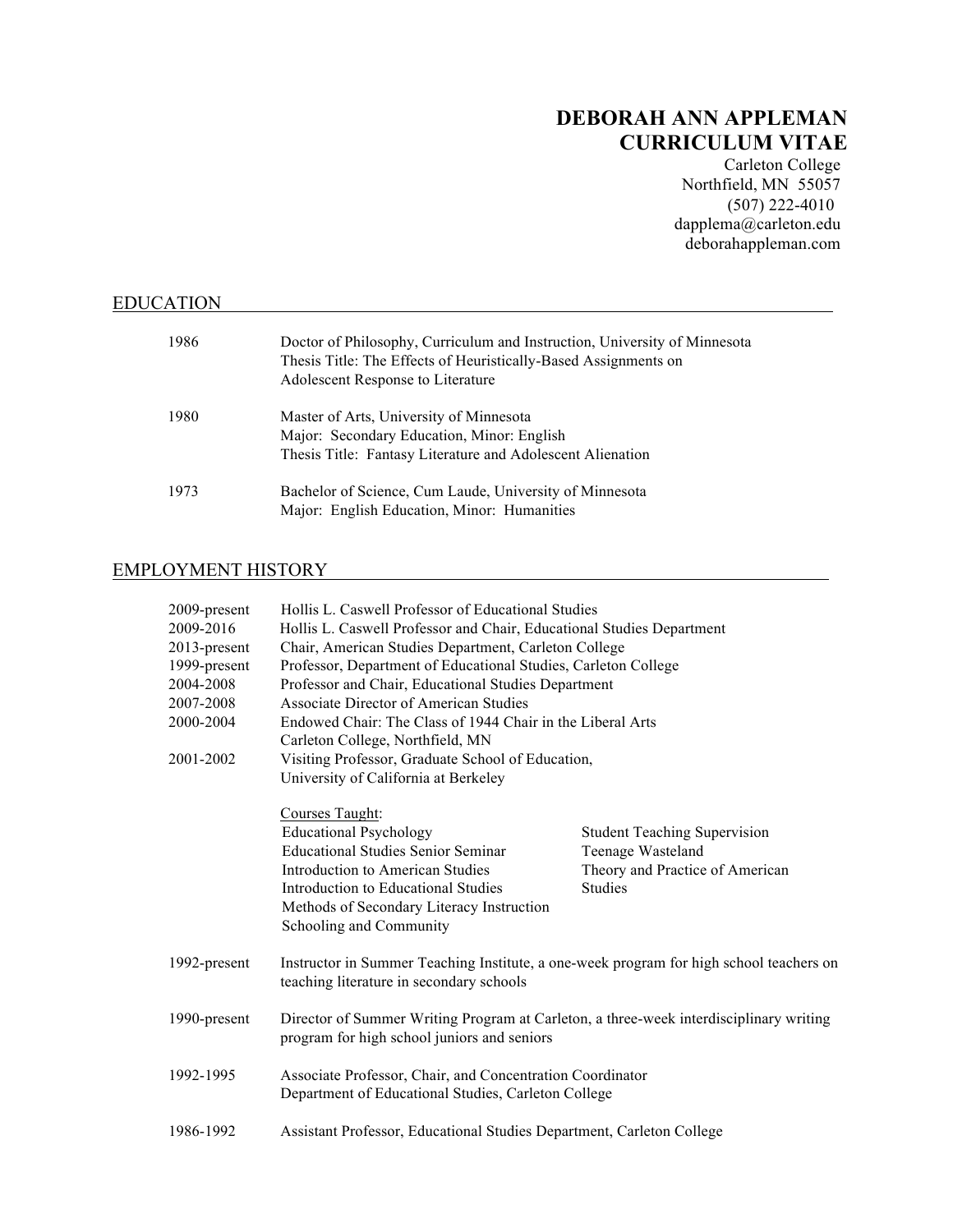| 1990-1991 | Visiting Assistant Professor, Division of Reading & Language Arts<br>Syracuse University, Syracuse, NY                                                                                                                                                                                                                                                                                                                      |  |
|-----------|-----------------------------------------------------------------------------------------------------------------------------------------------------------------------------------------------------------------------------------------------------------------------------------------------------------------------------------------------------------------------------------------------------------------------------|--|
| 1988-1990 | Instructor in Summer Writing Program at Carleton                                                                                                                                                                                                                                                                                                                                                                            |  |
| 1987-1989 | Instructor in Institute of Teachers of Talented Students (a one-week program for<br>high school teachers on critical thinking.)                                                                                                                                                                                                                                                                                             |  |
| 1981-1986 | Lecturer, Department of Curriculum and Instruction, College of Education<br>University of Minnesota<br>Courses Taught:<br>Instructional Practice in English, Speech, and Theater Arts<br>Introduction to Secondary School Teaching<br>Teaching Literature to Adolescents<br>Other University Duties:<br>Research Assistant, NCTE Grant (1983-1984)<br>Supervisor of student teachers in secondary language arts (1981-1983) |  |
| 1973-1981 | English Teacher at Henry Sibley Senior High School, Mendota Heights, MN                                                                                                                                                                                                                                                                                                                                                     |  |

# PUBLICATIONS

#### BOOKS

- Appleman, D. (forthcoming, March 2019). *Words No Bars Can Hold: Literacy Learning as Liberation*, W. W. Norton & Company.
- Hinchman, K., Appleman, D. eds. (2017). *Adolescent Literacies: A handbook of Practice-Based Research*, The Guilford Press.
- Beach, R., Appleman, D., Fecho, B., Simon, R. (2016). *Teaching Literature to Adolescents*, *Third Edition*, Routledge.
- Appleman, D. (January, 2015). *Critical Encounters in High School English: Teaching Literary Theory to Adolescents,* NCTE Teachers College Press. Third Edition.
- Smith, M., Wilhelm, J. and Appleman, D. (April 2014). *UnCommon Core: What the Authors of the Standards Got Wrong About Instruction and How You Can Get it Right*. Corwin Press.
- Appleman, D., Graves, M. (2011). *Reading Better, Reading Smarter: Designing Literature Lessons for Adolescents*, Heinemann.
- Beach, R., Appleman, D., Hynds, S., Wilhelm, J. (2011). *Teaching Literature to Adolescents*, Second Edition, Lawrence Erlbaum Associates.
- Appleman, D. (2010) *Adolescent Literacy and the Teaching of Reading: Lessons for Teachers of Literature*, National Council of Teachers of English
- Editor (2009) *From the Inside Out: Letters to Young Men and Other Writings, Poetry and Prose from Prison*, Student Press Initiative, Teachers College.
- Appleman, D. (2009). *Critical Encounters in High School English: Teaching Literary Theory to Adolescents*, Second Edition, Teachers College Press and National Council of Teacher of English.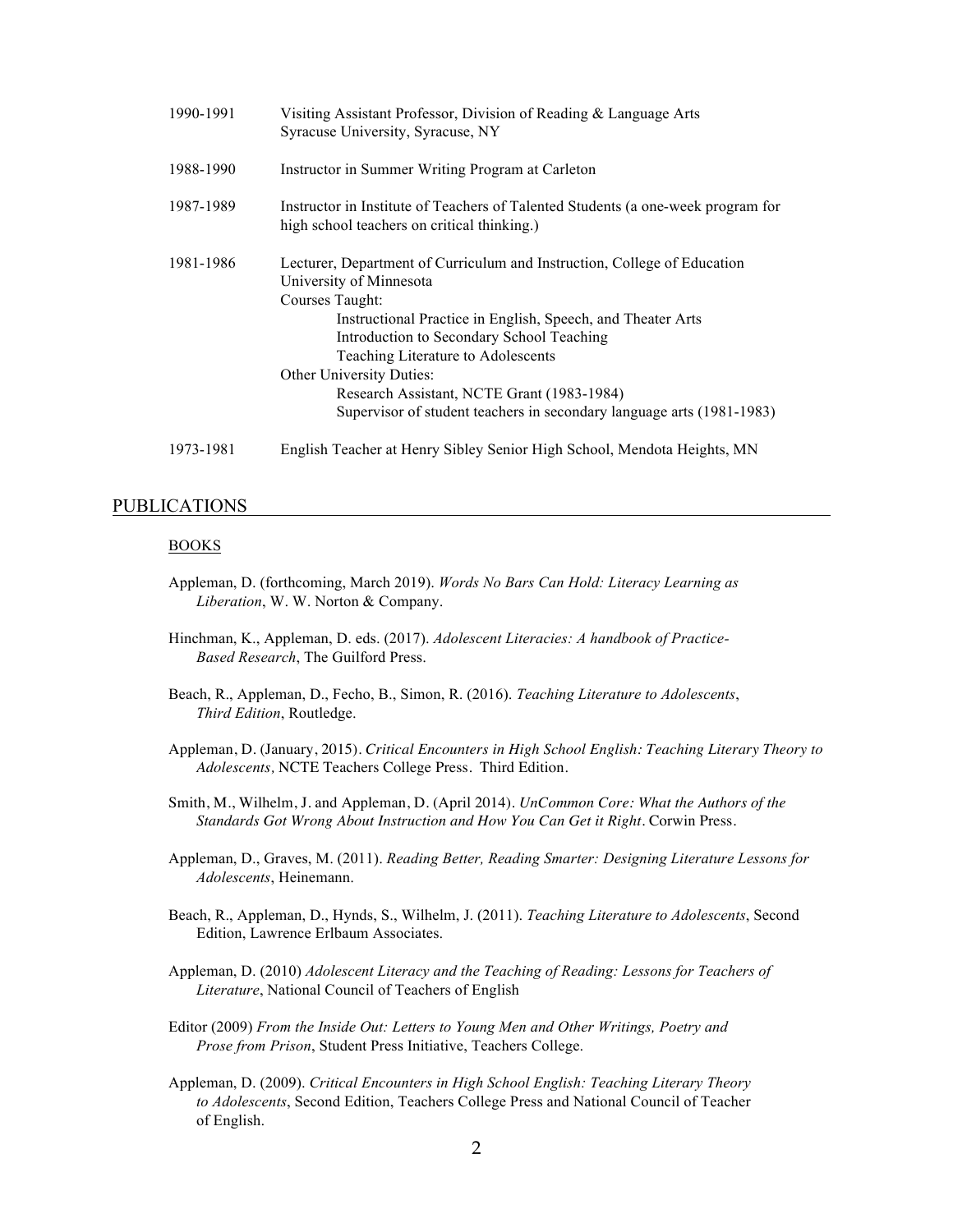- Appleman, D. (2006) *Reading for Themselves: How to Transform Adolescents into Lifelong Readers Through Out-of-Class Book Clubs* Heinemann.
- Beach, R., Appleman, D., Hynds, S., Wilhelm, J. (2006). *Teaching Literature to Adolescents*, Lawrence Erlbaum Associates.
- Appleman, D. (2000). *Critical Encounter in High School English: Teaching Literary Theory to Adolescents*, Teachers College Press and National Council of Teacher of English.
- Co-chair, editorial board, (1991) *Braided Lives: An Anthology of Multicultural American Writing*. Minnesota Humanities Commission, Viking Press.

#### TEXTBOOK SERIES

Co-author *Elements of Literature: Grades 6-12* (2009) Holt, Rinehart and Winston.

#### BOOK CHAPTERS

- Appleman, D. (2019) "Talk Isn't Cheap in Here: Discussion in Prison Classrooms," in *Raise Your Voices: Inquiry, Discussion and Literacy Learning*. Ed. McCann, T., Bouque, A., Forde, D., Kahn, E., Walter, C., Rowman & Littlefield
- Appleman, D. (2017) "Literary Theory in Secondary School," in *English Language Arts Research and Teaching: Revisiting and Extending Arthur Applebee's Contributions.* Ed. Durst, R., Marshall, J., Newall, G. Routledge.
- Appleman, D. (2017) "Word by Word: Teaching Poetic Economy Behind Bars," in *Fostering Literacy Behind Bars: Successful Strategies and Services for Incarcerated Youth and Adults*. Ed. Albright, K. GAvigan, K., Styslinger, M. Rowman and Littlefield Publishers.
- Appleman, D., Caligiuri, E., Vang, J. (2014) "At the End of the Pipeline: Can the Liberal Arts Liberate the Incarcerated?" in *From Education to Incarceration: Dismantling the School to Prison Pipeline,* Ed. Nocella II, A., Priya, P., and Stovall, D. Peter Lang.
- Appleman, D. *Radicalizing the Literature Methods Class through Critical Literary Theory in Reclaiming English Language Arts Methods Courses: Critical Issues and Challenges for Teacher Educators in Top-Down Times.* Ed. Webb, A. and Brass, J. Routledge. Sept. 2014
- Appleman, D. (2010) Foreword for Smith, Michael W and Wilhelm, Jeffrey D. *Fresh Takes on Teaching Literary Elements: How to Teach What Really Matters About Character, Setting, Point of View, and Theme*, National Council of Teachers of English
- Appleman, D. (2009) "First do No Harm", in *Breaking the Silence: Learning in Social and Cultural Worlds* by Catherine Compton-Lilly, Teachers College Press.
- Appleman, D. (2007) Foreword for Christenbury, L*. Retracing the Journey: Teaching and Learning in an American High School*, Teachers College Press.
- Appleman, D. (2007) "Reading with Adolescents" in Beers, K., Probst, R., Rief, L., Eds. *Adolescent Literacy: Turning Promise into Practice*, Heinemann.
- Appleman, D. (2003) "Are You Makin' Me Famous or Makin' Me a Fool?: Responsibility and Respect in Cultural Representation in Teacher Research" in Greene, S. and Apt-Perkins, D., Eds., *Talking, Reading, Writing, and Race: Contributions of Literacy Research to Racial Understanding*, Teachers College Press.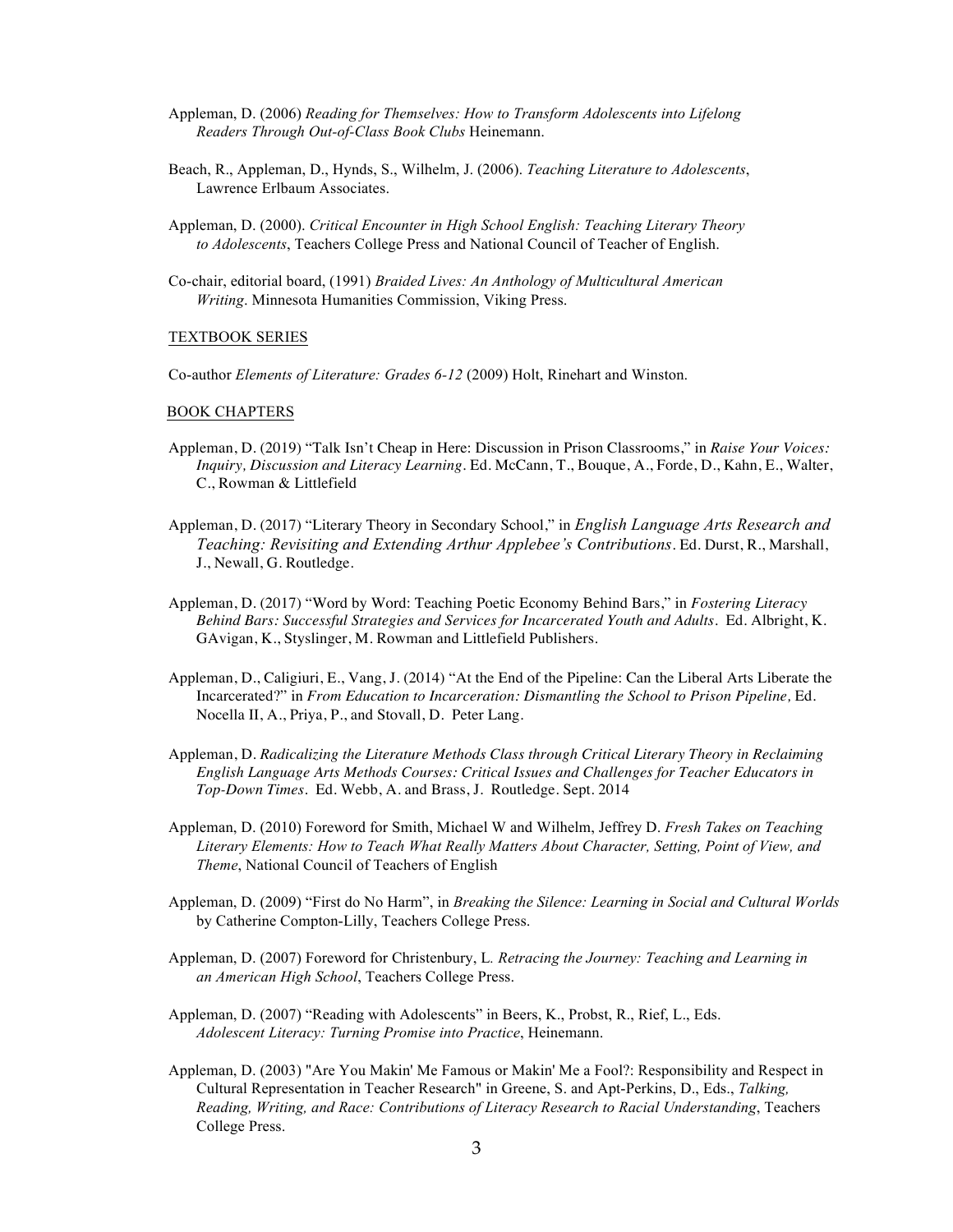- Appleman D. (2002) Foreword for Pirie, B. *Teenage Boys and High School English,* Heinemann: Boynton Cook.
- Appleman, D. (1999) "Alice, *Lolita*, and Me: Learning to Read 'Feminist' with a Tenth-Grade Urban Adolescent." In L. B. Alvine & L. E. Cullum, Eds., *Breaking the Cycle: Gender, Literacy, and Learning*, Heinemann, 71-88.
- Appleman, D. and Schmit, J. (1999). "Portfolios and Politics of Assessing Writing in Urban Schools." In B. Sunstein and J. Lovell, eds. *The Portfolio Standard*, Boynton Cook.
- Appleman, D. (1998, 1992) "I Understood the Grief: Theory-Based Teaching of *Ordinary People.*" In N. Karolides, *Reader Response in the Classroom: Evoking and Interpreting Meaning in Literature*, Longman.
- Appleman, D. (1993). "Looking Through Critical Lenses: Teaching Literary Theory to Secondary Students." In S. Straw and D. Bogden, eds., *Constructive Reading: Teaching Beyond Communication*, Boynton Cook.
- Appleman, D. and Hynds, S. (1992) "Worlds of Words: Dialogic Perspectives on Reading and Response." In G. Newell and R. Durst, eds., *Exploring Texts,* George Christopher Gordon Publishers.
- Appleman, D. (1991). "Teaching Poetry." In R. Beach and J. Marshall, *Teaching Literature in the Secondary School*. Harcourt Brace Jovanovich, Inc.
- Beach, R., Appleman, D., & Dorsey, S. (1990) "Adolescents' use of intertextual links to understand a story." In R. Beach and S. Hynds, eds., *Becoming readers and writers during adolescence and adulthood*. Norwood, NJ: Ablex.
- Mackey, James, and Appleman, Deborah. (1988). "Questioning Skills." In R. McNergney, ed., *Guide to Classroom Teaching*, Boston: Allyn & Bacon.
- Beach, Richard, and Appleman, Deborah. (1984) "Reading Strategies for Expository and Literary Text Types." National Society for the Study of Education Yearbook.

#### JOURNAL ARTICLES

- Appleman, D. "Response to Euclid at the Core: Recentering Literary Education" S*tyle* Volume 48, Number 1.
- Appleman, D. "Teaching in the Dark: The Promise and Pedagogy of Creative Writing in Prison" *English Journal* Vol. 102 (4) March 2013.
- Appleman, D. "The Living Library of NCTE" *English Journal* Vol. 101 (1) September 2011.
- Sperling, Melanie and Appleman, D. "Voices in the Context of Literary Studies" Reading *Research Quarterly*. 2011.
- Freedman Warshauer, S. and Appleman, D. "In It for the Long Haul": How Teacher Education Can Contribute to Teacher Retention in High-Poverty, Urban Schools. *Journal of Teacher Education,* Vol. 60, Number 3 May/June 2009.
- Freedman Warshauer, S. and Appleman, D. "What Else Would I be Doing?": Teacher Identity and Teacher Retention in Urban Schools. *Teacher Education Quarterly*. Summer 2008.

Appleman, D. and Thompson, M. "Challenging the Toxic Status Quo: An Interview with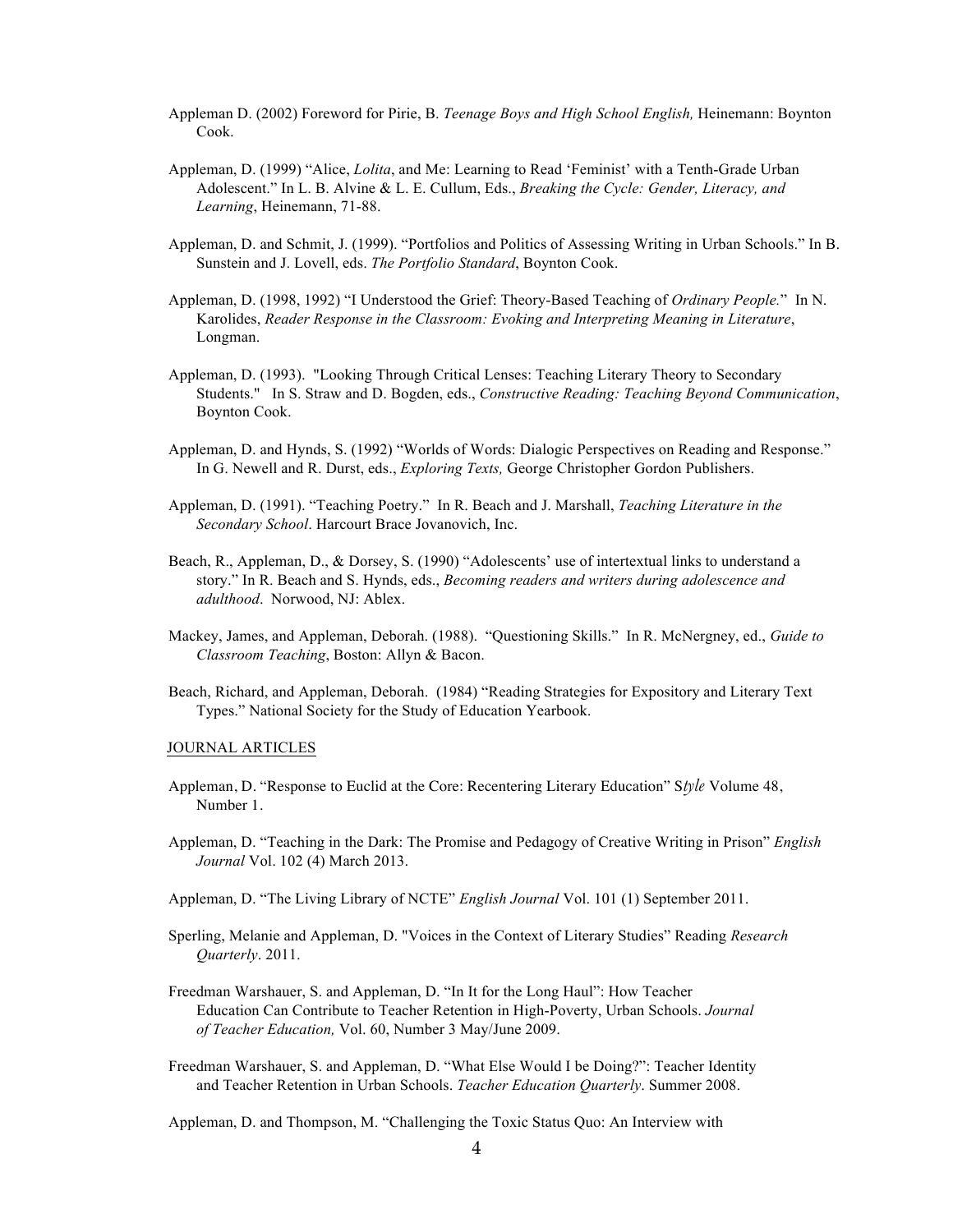Alfie Kohn" *English Education*, January 2002.

- Appleman, D. and Hines, M.B., "Multiple Ways of Knowing in the Literature Classroom" *English Education,* January 2000.
- Appleman, D., Andrew, E. and Gaustad, S. "A Mingling of Voices: Tracing the Development of Beginning Teachers Through Dialogue Journals." *Minnesota English Journal*, XXIX:1, Fall 1998.
- Hynds, S. and Appleman, D. "Walking our Talk: Between Response and Responsibility in the Literature Classroom." *English Education,* December 1997.
- Appleman, D. and Green, D. "Mapping the Elusive Boundary between High School and College Writing: Case Study of a Summer Writing Program." *College Composition and Communication,* Vol. 44, No. 2, May 1993.
- Appleman, D. "Teach for America: A Year Later," *The Christian Science Monitor*, August 22, 1991.
- Galotti, Kathleen M., Kozberg, Steven F. and Appleman, D. "Younger and Older Adolescents' Thinking About Vocational and Interpersonal Commitments." *Journal of Experimental Child Psychology*, December 1990.
- Appleman, D. "Teach for America: Is Idealism Enough?" *Christian Science Monitor*, August 8, 1990.
- Appleman, Deborah. "A Comparison of Guided Assignments and NAEP Format Tests on Adolescent Response to Literature," *Resources in Education*, October 1989, ED 282 924.
- Mackey, James, and Appleman, Deborah "The Growth of Adolescent Apathy," v. 40, no. 6, March 1983. *Educational Leadership*, pp. 30-33. Selected for reprinting in R.L. Windham and R. Munday, eds., *Improving Teaching in the Secondary Schools*, Lexington, MA: Ginn Publishing, 1984.
- "Standard Tests Fail as Worthy Measure of School Effectiveness." *St. Paul Pioneer Press and Dispatch*, February 24, 1985. Selected for reprinting in *MN Council for the Social Studies Newsletter*. Spring 1985.
- "Is Your Teenager Alienated?" *Our Family* Vol. 34, No.10, November 1983, pp. 3-5.
- "Broken Connections: The Alienated Adolescent in the 80's." *Curriculum Review*, Vol. 24, No. 1, September-October 1984, pp. 14-19.

#### BOOK REVIEWS

- Appleman, D. (1996) Review of *School-Based Prevention Programs for Children and Adolescents. Applied Cognitive Psychology,* Vol. 10 No. 4 (pp. 365-6).
- Appleman, D. (1991) Review of *Small Victories: The Real World of a Teacher, Her Students and Their High School*. *Journal of Research for School Executives*, Spring 1991, Vol.1 (pp. 33-34).

Appleman, D. Review of *Hunger of Memory*, *Carleton Voice,* December 1990.

Appleman, D. "The Call of Stories: Teaching and the Moral Imagination," *Carleton Voice*, December 1989.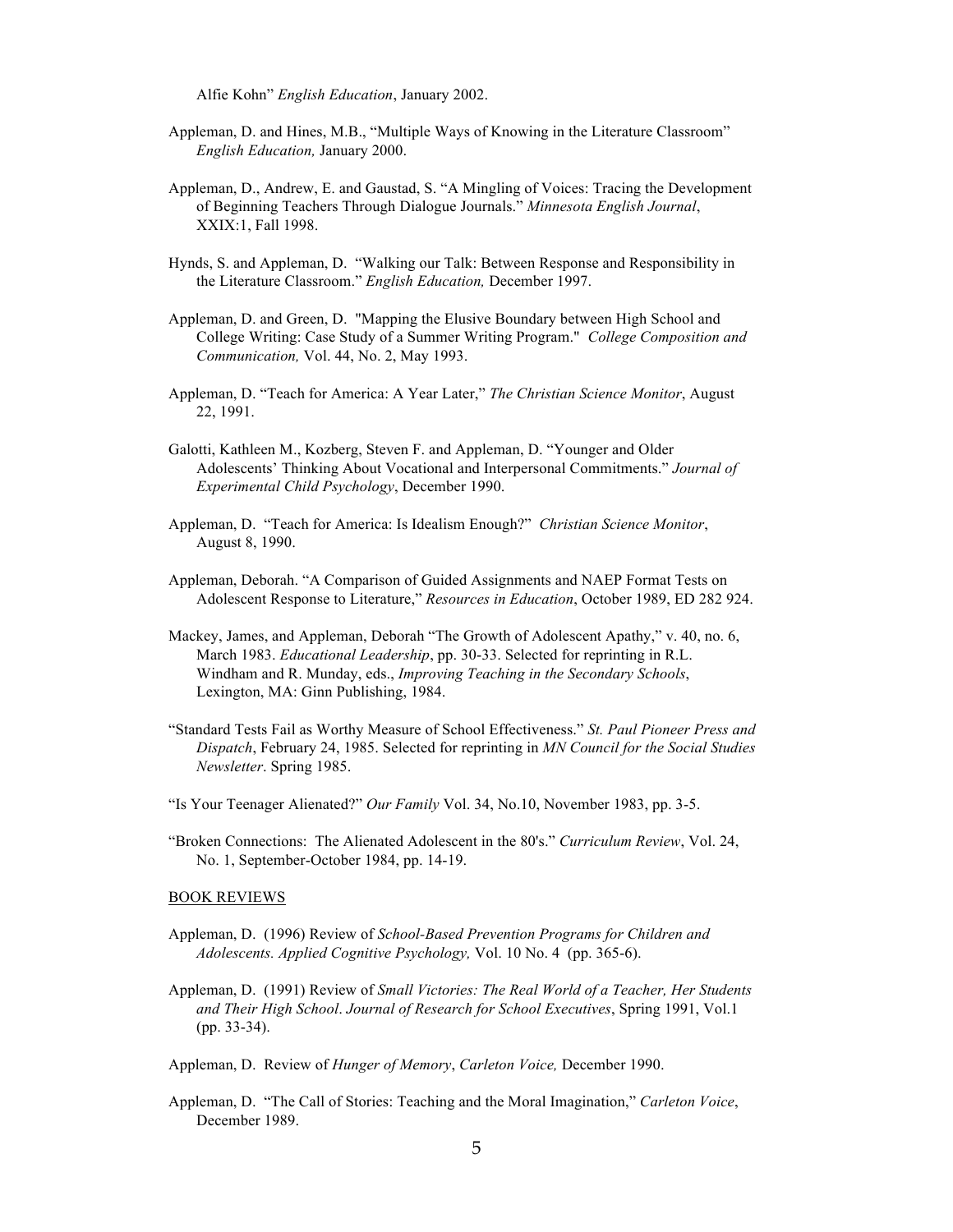- Appleman, D. "Love Makes the World Go Round," *Minneapolis Star and Tribune*, February 28, 1988.
- Appleman, D. "New Fiction for Teenagers," *Minneapolis Star and Tribune*, June 28, 1987.
- Appleman, D. "Teaching About the Ku Klux Klan" *Curriculum Review*, December 1982.

#### OTHER PUBLICATIONS

- Appleman, D. "A Class Whose only Freedom is Academic" *Minnesota Public Radio*, Commentary, October 10, 2011.
- Miller-Cleary, L., Appleman, D., and Beach, R. "One-Shot, High-Stakes Tests Fail Students." *Duluth News-Tribune*, Commentary, February 27, 2000.

Appleman, D. "Braiding Our Lives: An Affiliate Brings Multicultural Literature to Its Members and Their Students." *NCTE Council-Grams,* Vol. LVII, No. 2, April/May 1994.

#### SELECTED PRESENTATIONS

#### INVITED ADDRESSES

"Reading the World: Critical Reading: Teaching Adolescents to Read the Word and the World," Teachers College, New York, NY, February 8, 2018.

"Critical Reading: Teaching Adolescents to Read the Word and the World," Teachers College, New York, NY, March 2, 2017.

"Literacy, Equity and Imagination Behind Bars: The Power of Creative Writing in Prison," Teachers College, New York, NY, March 1, 2017.

"From the Inside Out: The Power of Literacy for the Incarcerated," The Big Read, University of Wisconsin-La Crosse, La Crosse, WI, February 23, 2017.

"Liberatory Education Behind Bars: Teaching and Learning with the Incarcerated," Reflections: What Matters to Me and Why, Carleton College, February 14, 2017.

"Learning to Love Nonfiction: Lessons from a Literature Teacher's Playbook," University of California-Irvine, Irvine, CA, December 13, 2016.

"Remembering Arthur Applebee: A Tribute," National Council of Teachers of English Annual Convention, Atlanta, GA, November 19, 2016.

"Critical Encounters in the High School Classroom," The International Society for the Empirical Study of Literature, Chicago, Illinois, July 7, 2016.

"Critical Reading: Teaching Adolescents to Read the Word and the World," Teachers College, New York, NY, Mar 2, 2016.

"Can the Liberal Arts Liberate the Incarcerated?: Writing from the Inside Out," University of Notre Dame, South Bend, IN, November 17, 2015.

"Critical Reading: Teaching Adolescents to Read the Word and the World," Teachers College, New York, NY, Feb 25, 2015.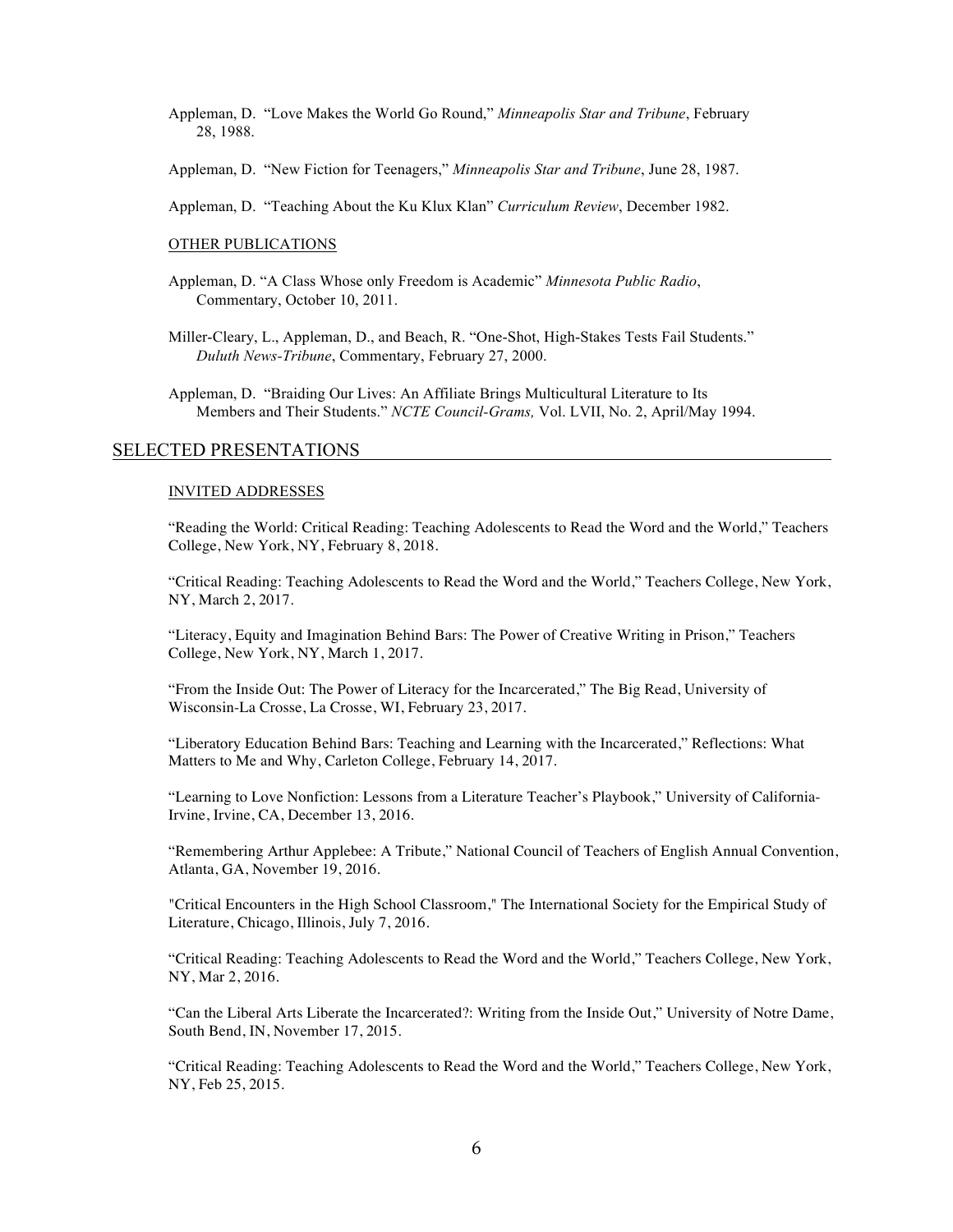"Critical Reading: Teaching Adolescents to Read the Word and the World," Minnesota Association of Independent Schools, Feb 13, 2015.

"Reading the Word and the World Through Multiple Lenses: Literary Theory and Nonfiction, Informational and Visual Texts, Grades 6-12," University of California, Irvine, Dec. 11, 2014.

"Uncommon Core: Challenging the Authors of the Common Core State Standards with Best Practice, Grades 6-12" University of California, Irvine, Dec. 11, 2014.

"Critical Encounters: Using Literary Theory with Adolescents," University of Wisconsin, Madison, November 14, 2014.

"From the Inside Out: The Power of Literacy for the Incarcerated" and "Critical Literacy through Critical Encounters: Teaching Adolescents to Read the Word and the World" OISE March 26, 27 2014.

"Critical Reading: Teaching Adolescents to Read the Word and the World" Teachers College, Columbia University, New York, NY, March 12, 2014.

"Critical Encounters with Literary Theory: Helping Adolescents to Read the Word and the World" St. Paul's School, New Hampshire Jan. 28, 2014.

"Critical Encounters with Literary Theory: What We Teach and Why," University of Minnesota, November 19, 2014.

"Critical Reading: Teaching Adolescents to Read the Word and the World" Teachers College, Columbia University, New York, NY, February 6, 2013.

"Literature Teacher or Reading Teacher? Integrated Approaches to the English/Language Arts Classroom, Grades 6-12" 2012 Annual Literacy Conference for Teachers, K-12, University of California, Irvine, December 13, 2012.

"Literature Lover's Lament: Learning to Love Nonfiction: Connecting Real World Texts to the Common Core Standards" 2012 Annual Literacy Conference for Teachers, K-12, University of California, Irvine, December 13, 2012.

"Liberal Learning Behind Bars: Literacy Education with the Incarcerated" Syracuse University, Landscape of Urban Education Lecture, Syracuse, NY, October 25, 2012.

"Brick by Brick: Supporting Prisoners" Hamline University, St. Paul, MN, October 2, 2012.

"The Power of Multiple Perspectives: Lenses on Literature and Life" Minneapolis Institute of Arts, Minneapolis, MN, September 20, 2012.

"Writing as a Liberatory Gateway" Conference on College Composition and Communication, St. Louis, MO. March 2012.

"Scaffolding Adolescents' Comprehension, Learning, and Engagement with Challenging Texts: Approaches for Both Narratives and Exposition" IRA 56<sup>th</sup> Annual Convention, Orlando, FL, May 2011.

"What We Teach and Why: Critical Theory as Critical Literacy… In the World and Behind Bars" The Fourth Guy Bond Memorial Conference on Reading, Minneapolis, MN, April 2011.

"Encounters: The World as Text" Lehman College, New York City Writing Project, New York, NY, April 2011.

"From the Inside Out: Poetry and Prose from Prison," Gustavus Adolphus College, St. Peter, MN October 2011.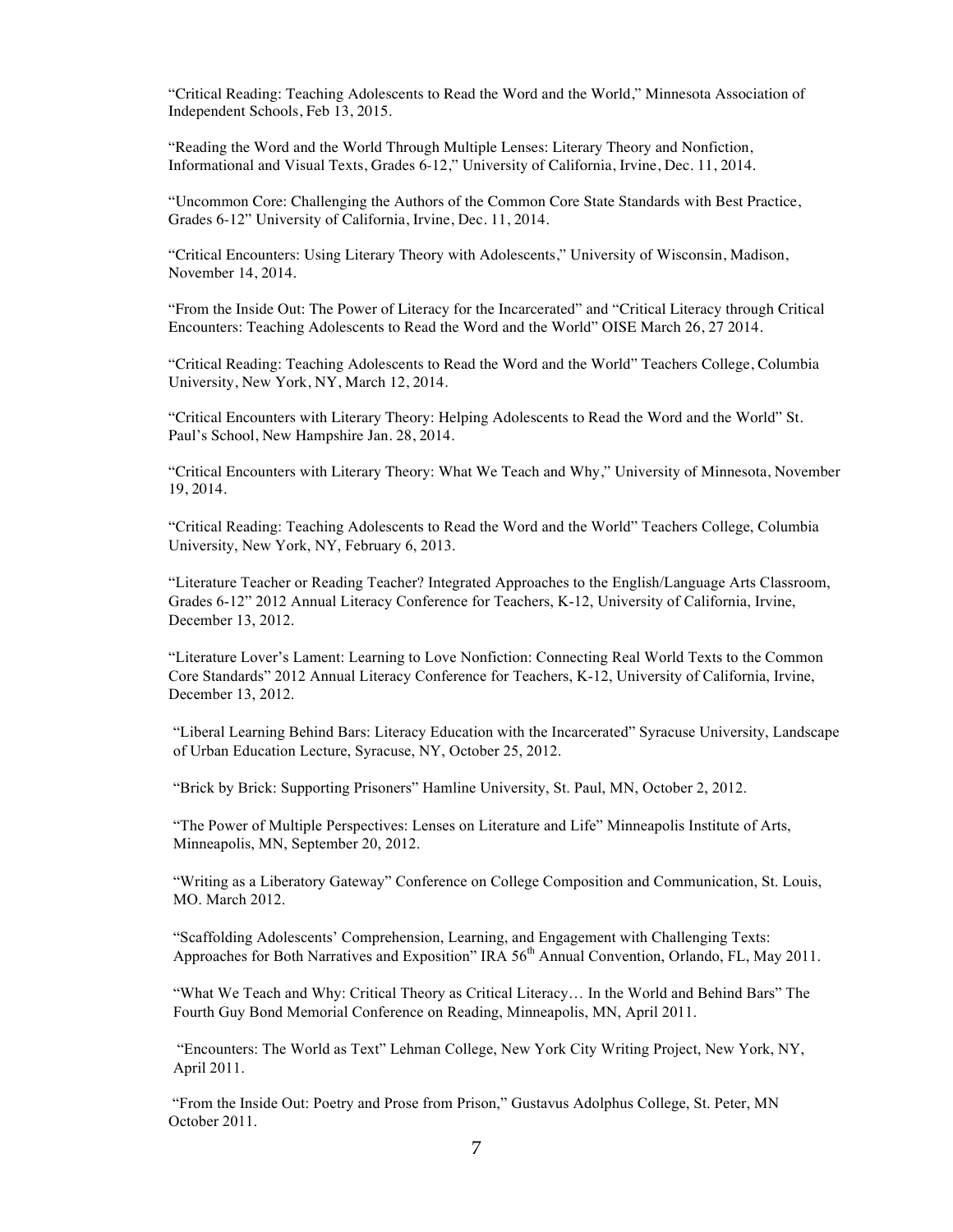"Liberal Education Behind Bars: Teaching and Learning with the Incarcerated" Beloit College, 2010 Excellence in Teaching Symposium, Beloit, WI, March 2010.

"Columbus Did What?: Using Diverse Literary Lenses to Teach Diverse Literature in Diverse Classrooms" UC- Irvine Writing Project Annual Conference Irvine, CA, December 2009.

"What We Teach and Why: Reading and Resisting Ideology with Literary Theory" Keynote Speaker at Discussions about the Teaching of English Conference, SUNY-Cortland, NY October 2009.

"Multiple Perspectives in the Literature Classroom: Reading the Texts of Our World". Iowa Council of Teachers of English, Iowa October 2009.

"What We Teach and Why: Teaching Adolescents to Read Words and Worlds Through Multiples Perspectives" Texas Council of Teachers of English Language Arts, Houston, TX January 2008.

"Reading the Word and the World: Helping Your Students to Read Through Multiple Perspectives" Holt, Rinehart and Winston Elements of Literature. Oklahoma, December 2007.

"What We Teach and Why: Contemporary Literary Theory and Adolescents" Tennessee Council of Teachers of English, Memphis, TN September 2007

"What We Teach and Why: Reading the Word and the World with Adolescents" Minnesota Council of Teachers of English, Brainerd, MN April 2007.

"Reading and Resisting Ideology through Literature Theory" Puente Project Annual Conference Riverside, CA February 2007.

"Reading For Themselves Transforming Adolescents into Life-long Readers Through Out-of-class Book Clubs" UC- Irvine Writing Project Annual Conference Irvine, CA, December 2006.

"FaCes Visiting Scholar (two public talks and a faculty seminar), Monmouth College, February 2005.

"Reading and Resisting Ideology or 'What's a Theory For?'," Stanford University, January 2005.

"Reading the word and the world: Teachers, Students and the New Literacies," Breck School, Minneapolis, August 2003.

"Urban Teachers and the New Literacies," St. Paul Public Schools, June 2003.

"How Do You Like It So Far?: Responding to Student Writing," Rutgers University, Rutgers, NJ, February 2003.

"Reading and Resisting Ideology, Or What's A Theory For" Keynote speaker at Annual Joint Conference of Australia Association of Teachers of English and Australia Literacy Educators Association, Perth Australia, September 2002.

"Multiple Theories, Multiple Worlds: Contemporary Theory and Adolescents," North Dakota Council of Teachers of English, Fargo, ND, October 2002.

"Adolescents and Ideology: Using Theory to Read the World", Keynote Speech, Conference of the Living Tree, California Teachers of English, Riverside, CA, January 2002.

"Reading the Word and the World: Critical Theory in High School English" Distinguished Lecture in Critical Theory and Practice of the National Literature Project, National Council of Teachers of English Annual Conference, Baltimore Maryland, November 2001.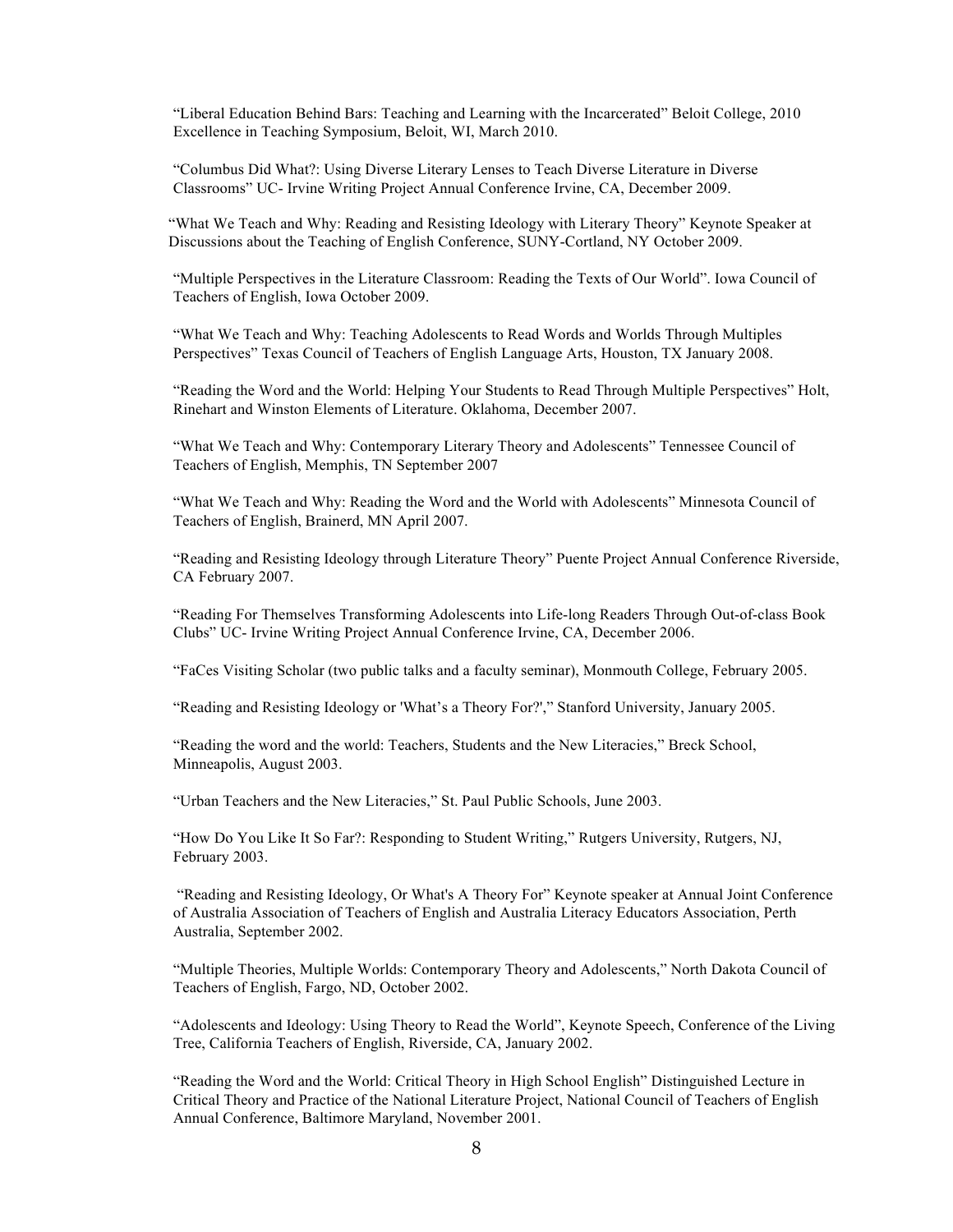Keynote Speaker for Maine Council of Teachers of English Annual Conference, Gorham Maine, October 2001.

Keynote speaker for Nebraska Teachers Association Fall Conference, Lincoln Nebraska, October 2001.

Keynote Speaker for North Dakota Council of Teachers of English Annual Conference, November 2001.

"Critical Encounters in High School English," Teachers College, Columbia University, New York City, March 2001.

"Teaching Literary Theory to Adolescents," Hunter College, New York City, March 2001.

#### PAPERS PRESENTED AT NATIONAL AND INTERNATIONAL CONFERENCES

- "Literacy as Liberatory Practice: Reflections on Incarceration and Transformative Education with Community Partners" Literacy Research Association Annual Conference, Indian Wells, CA, November 30, 2018.
- "Raising Feminist Voices in Literature and Life: Of Juliet, Daisy, Beyonce and #MeToo," National Council of Teachers of English Annual Convention, Houston, TX, November 17, 2018.
- "Raising the Voices of Incarcerated Students: Teaching to Disrupt the School-to-Prison Nexus" National Council of Teachers of English Annual Convention, Houston, TX, November 17, 2018.
- Chair and Respondent for "Race, Gender, Dis/Ability, and the Intersection of Core Curriculums," "Gender is Like the Ocean," and "Critical Transitions in Writing Lives: Young People Writing in and Beyond High School," American Education Research Association Annual Meeting, New York, NY, April 13- 16, 2018.
- "Expanding Meaningfulness Behind Bars: Rewriting the Narratives of the Incarcerated," Literacy Research Association Annual Conference, Tamps, FL, November 30, 2017.
- "Word by Word: Teaching Poetic Economy behind Bars," National Council of Teachers of English Annual Convention, St. Louis, MO, November 18, 2017.
- "Fake It 'Til You Make It: Rhetoric in the Era of Fake News," National Council of Teachers of English Annual Convention, St. Louis, MO, November 18, 2017.
- "Achieving the Promise of Educations Opportunities for the Incarcerated," American Education Research Association Annual Meeting, San Antonio, TX, April 2017.
- "On the Evolution of Teaching Argumentative Writing Across an Academic Year in High School English Language Arts Classrooms," Literacy Research Association Annual Conference, Nashville, TN, December 3, 2016.
- "Can Practice-Based Adolescent Literacies Research Mobilize Social Transformation?" Literacy Research Association Annual Conference, Nashville, TN, November 30, 2016.
- "The Art of Language Behind Bars: Advocacy with and for the Incarcerated," National Council of Teachers of English Annual Convention, Atlanta, GA, November 20, 2016.
- "Rethinking Literacy Education in the Age of mass Incarceration: Literacy Educators and the Dismantling of The School-To-Prison Pipeline," National Council of Teachers of English Annual Convention, Atlanta, GA, November 19, 2016.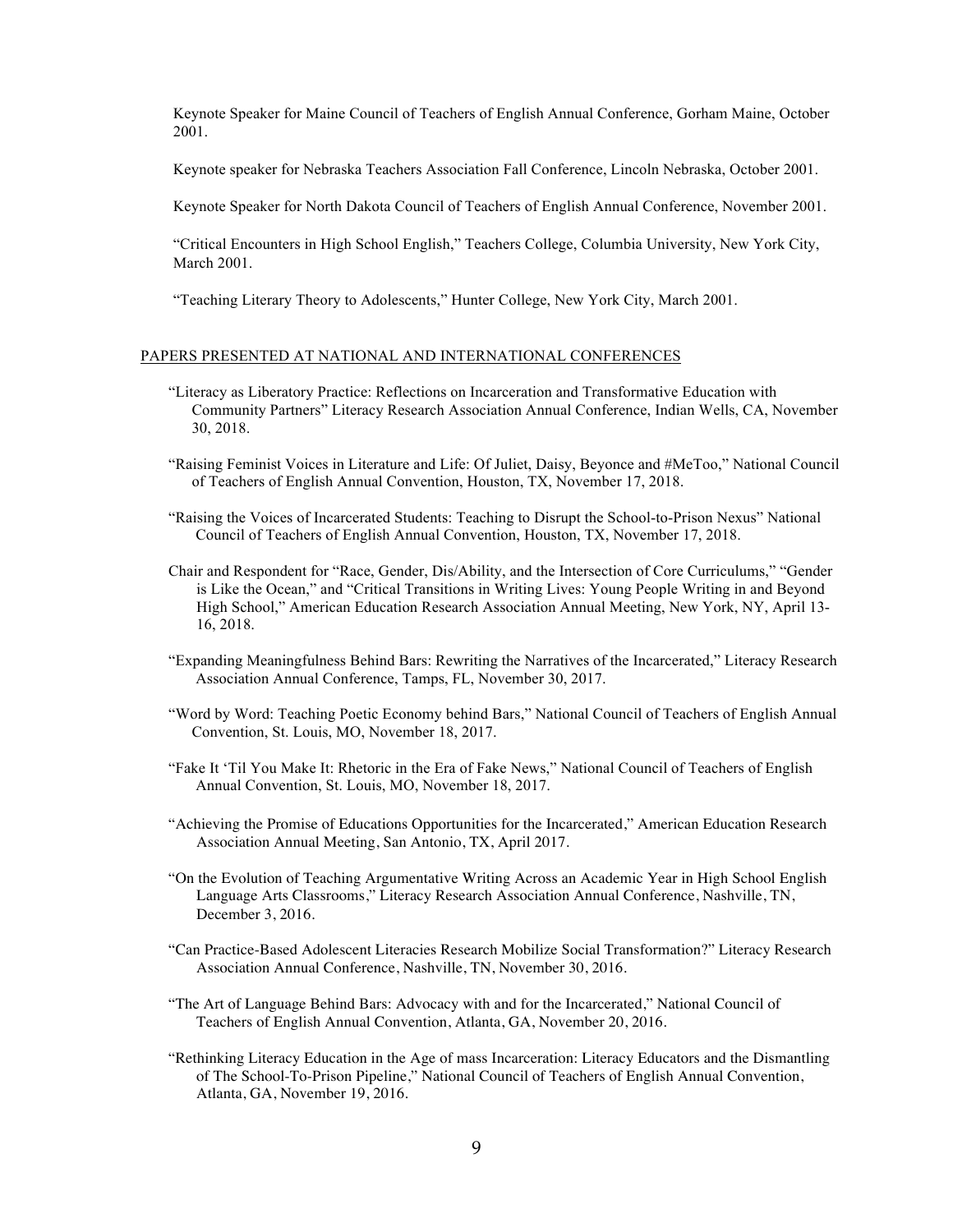- "Literacy, Equity, and Imagination Behind Bars: The Power of Creative Writing in Prison," Literacy Research Association Annual Conference, Carlsbad, CA, December 5, 2015.
- "Critical Encounters with Non-Fiction: A Literature Lover's Approach," National Council of Teachers of English Annual Convention, Minneapolis, MN, November 21, 2015.
- "Real World Reading: Interrogating Words, Images, & Justice," National Council of Teachers of English Annual Convention, Minneapolis, MN, November 21, 2015.
- "At the End of the Pipeline: Can the Liberal Arts Liberate the Incarcerated?" AERA, Chicago, IL, April 19, 2015.
- "Uncommon Core: Where the Authors of the Common Core State Standards Go Wrong about Instruction and How to Get It Right," National Council of Teachers of English, Washington, DC, November 2014.
- "Innovation Behind Bars: The Power of Creative Writing in Prison American Educational Research Association Annual Meeting, April 4 2014.
- "From the Inside Out: The Power of Literacy for the Incarcerated" and "Critical Literacy through Critical Encounters: Teaching Adolescents to Read the Word and the World" OISE, March 2014.
- "Voice in the 21<sup>st</sup> Century and the Development of Today's Young Learners" Writing Research Across Borders, Paris, France, February 18-22, 2014.
- "Dystopia is Our Future: Using Dystopian Literature and Social Theory in the English Classroom," National Council of Teachers of English, Boston, Massachusetts, November 2013.
- "Re-Inventing the Literature Classroom: Literary Theory as Curriculum Reform," National Council of Teachers of English, Boston, Massachusetts, November 2013.
- "Talking Back to Achieve the Common Core Standards: Where David Coleman is Wrong and Why It Matters," National Council of Teachers of English, Boston, Massachusetts, November 2013.
- "English Teachers Igniting Literacy for Incarcerated Students: Inspiring Writing in the Inside to Connect to the Outside," National Council of Teachers of English, Las Vegas, Nevada, November 2012.
- "Putting our Principles into Practice: Adolescent Literacy and the Teaching of Reading" National Council of Teachers of English, Las Vegas, Nevada, November 2012.
- "Literature Lover's Lament: Learning to Love Nonfiction, Igniting Passion about Nonfiction," National Council of Teachers of English, Las Vegas, Nevada, November 2012.
- "Inciting the Incarcerated Imagination: The Promise and Pedagogy of Creative Writing in Prison." American Educational Research Association, Vancouver, BC, April 2012.
- "Voice as a Social/Cultural Accomplishment." American Educational Research Association, Vancouver, BC, April 2012.
- "The Concept of "Voice" in Writing," Writing Research Across Borders II, George Mason University, Fairfax, VA, February 2011.
- "Reading Teacher or Literature Teacher: Fresh Takes on Historic Tension and Future Directions" National Council of Teachers of English, Chicago, IL, November 2011
- "A Place To Stand': Writing As Transformation For Adolescents (And Adults) On The Edge" National Council of Teachers of English, Chicago, IL, November 2011.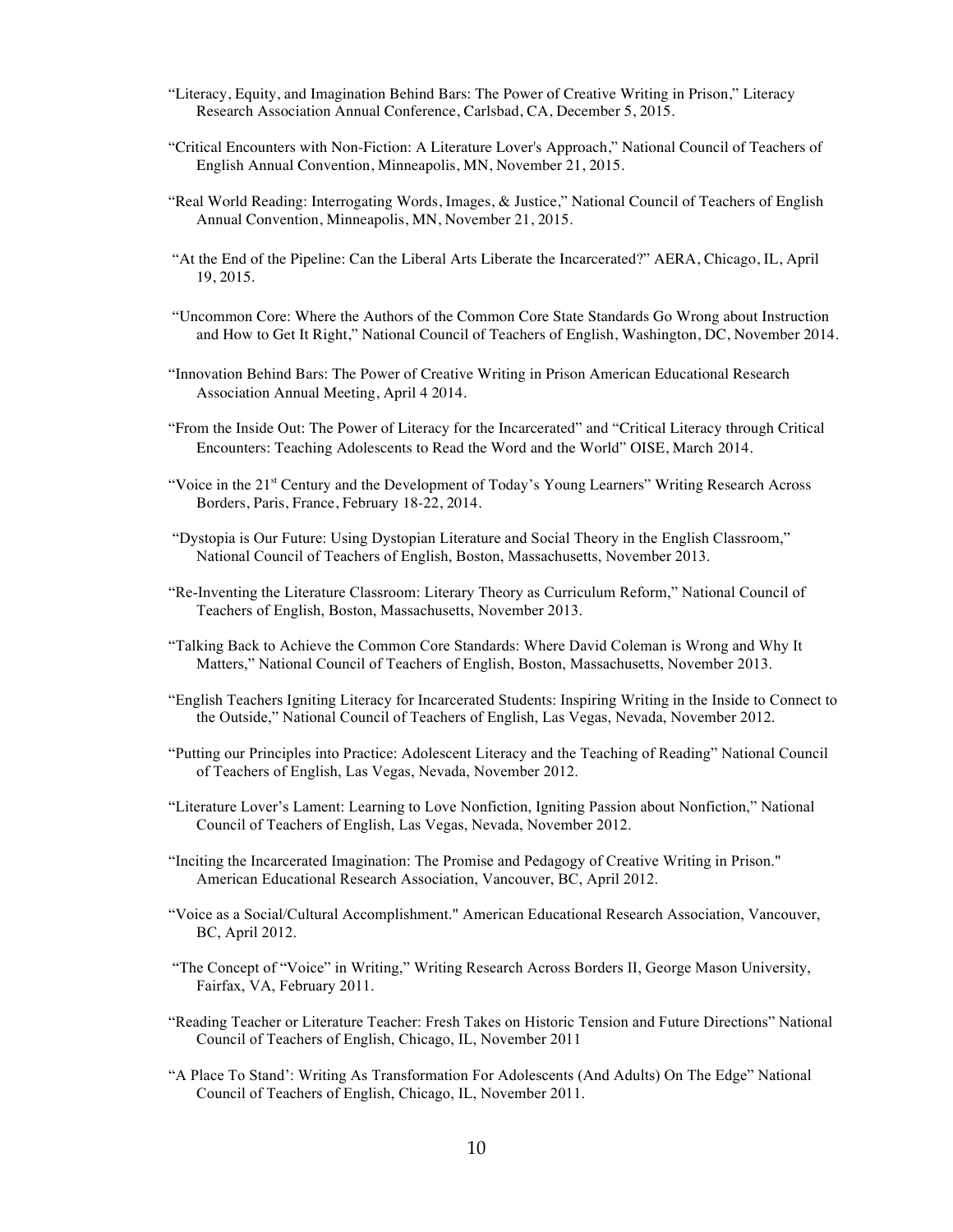- "Taking Risks with 'At Risk' Learners: Opportunity and Instruction that Make a Difference For Students on the Margins" National Council of Teachers of English, Orlando, FL, November 2010.
- "Adolescent Literacy and the Teaching of Reading: Lessons from a Teacher of Literature," National Council of Teachers of English, Orlando, FL, November 2010.
- "What We Teach and Why: Contemporary Literary Theory and Adolescents" at the CEE-Richard A. Meade Award Ceremony, National Council of Teachers of English, Orlando, FL, November 2010.
- "I Write Because I Can't Fly': Liberatory Education behind Bars", National Council of Teachers of English, Philadelphia, PA, November 2009
- "Reading Between the Lines with Literary Theory: Multiple Perspectives and Diverse Adolescent Learners" Chair, National Council of Teachers of English, Philadelphia, PA, November 2009
- "Engaging Students in Online Literary Responses: Using Blogs, Wikis, and Social Networking to Foster Perspective-Taking and Critical Response" Chair, National Council of Teachers of English, Philadelphia, PA, November 2009
- "Reading and Adolescent Literacy" presenter for Adolescent Literacy: Moving From Principles to Practice, National Council of Teachers of English, Philadelphia, PA, November 2009
- "Talking about Books: Using Book Clubs to Foster Adolescent Literary and a Love of Reading in Class, Outside of Class, and for Life" (presentation with Carol Jago) International Reading Association, Minneapolis, MN, May 2009
- "Liberal Education Behind Bars: The Educational Context of Incarceration", with John Schmit, American Educational Research Association Annual Meeting, San Diego, CA, April 2009
- "Literacy Learning with the Incarcerated: Shifting Narratives of Identity and Possibility", with Erick Gordon and Michael Ulloa, National Council of Teachers of English, Texas, November 2008
- "Liberatory Education Behind Bars: Teaching Literary Theory in Prison", with John Schmit, American Educational Research Association Annual Meeting, New York, March 2008
- "Tough Talk about Tough Texts: How Book Clubs are Helping our Students Tackle the Pressing Issues of our Time". Respondent. National Council of Teachers of English, New York, November 2007.
- "Walking My Talk: Relearning to Teach in an Urban Classroom" National Council of Teachers of English, New York, November 2007.
- "Literary Theory behind Bars: Exploring Critical Practices in a Prison Setting", with John Schmit, National Council of Teachers of English, New York, November 2007.
- "Reading for Themselves: Negotiating Adult Literacy Practices Through Adolescent Book Clubs", American Educational Research Association Annual Meeting, Chicago, April 2007.
- "Bringing Several Critical Theories to One Text", National Council of Teachers of English Annual Convention, Nashville, November 2006.
- "Engaging Texts: Teaching Eight Great American Novels, National Council of Teachers of English Annual Convention, Nashville, November 2006.
- "Reading 'Cause I Want To: Negotiating Adult Literacy Practices in Adolescence through Breakfast Book Clubs" National Council of Teachers of English Annual Convention, Nashville, November 2006.
- "Literary Theory as Pedagogical Content Knowledge" American Educational Research Association Annual Meeting, San Francisco, April 2006.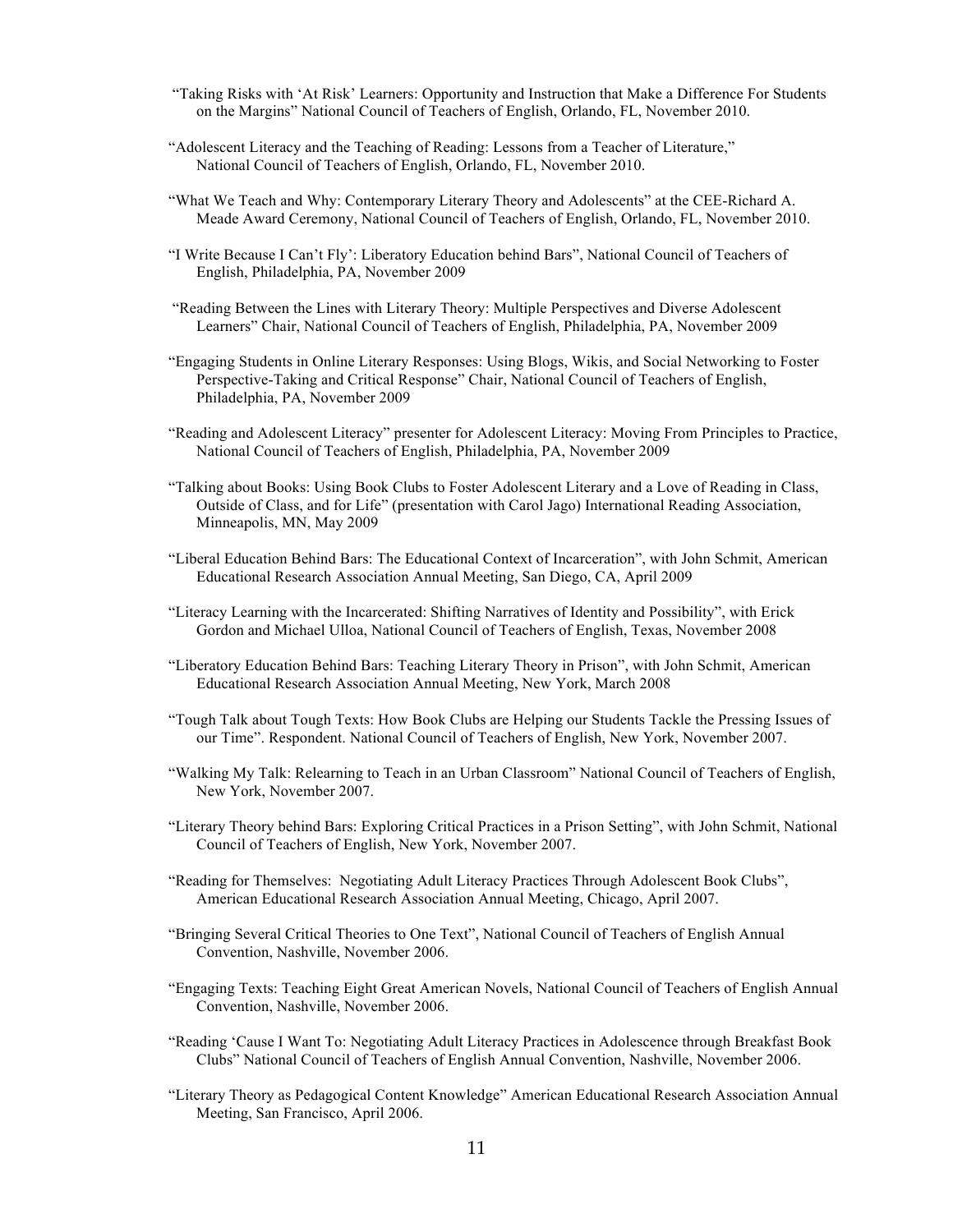- "Reading and Resisting Ideology: The Case for Critical Theory in Critical Times" American Educational Research Association Annual Meeting, San Francisco, April 2006.
- "Still Teaching After All These Years: Effect of Cohort Induction Program on Urban Teacher Retention" American Educational Research Association Annual Meeting, San Francisco, April 2006.
- "Reading and Resisting Ideology: Literary Theory as Educational Reform," National Council of Teachers of English Assembly for Research, February 2006.
- "Toward an Anti-Racist Ethnography of Literacy Teaching and Learning," American Educational Research Association Annual Meeting, Montreal, April 2005.
- "Reading 'Cause I Want To: Negotiating Adult Literacy Practices in Adolescence through Breakfast Book Clubs," National Reading Conference 54th Annual Meeting, San Antonio, Texas, December 2, 2004.
- "Preparing the Next Generation of Urban Literacy Teachers" with Sarah W. Freedman, UC-Berkeley, American Educational Research Association Annual Meeting, Montreal, April 2005.
- "No Crystal Stair: Changing the Context of Liberal Arts Learning One Posse at a Time," Annual Meeting of the American Educational Research Association, San Diego, April 2004.
- "The Breakfast Book Club: Negotiating Adult Learning Practices in Adolescence," American Educational Research Association Annual Meeting, San Diego, April 2004.
- "Reading and Resisting Ideology: Literary Theory as a Transforming Literacy," NCTE's Assembly for Research Convention, University of California-Berkeley, February 2004.
- "The Breakfast Book Club: Negotiating the Borders Between Adolescent and Adult Literacy," National Council of Teachers of English Annual Convention, San Francisco, November 2003.
- "'Are You Makin' Me Famous or Makin' Me a Fool?' Responsibility and Respect in Representation," National Council of Teachers of English Annual Convention, San Francisco, November 2003.
- "Critical Encounters with Literature," National Council of Teachers of English Annual Convention, San Francisco, November 2003.
- "If I Had My Posse with Me, I Would Never Have Dropped Out of College, Changing the Social Context of Liberal Arts Learning," Annual Meeting of the American Educational Research Association, Chicago, IL, April 2003.
- "Re-Imagining Secondary Language Arts: Making Authentic Change," National Council of Teachers of English Annual Convention, Atlanta, GA, November 2002.
- "Creating Literacy Teachers: Envisioning New Directions for Accreditation and Certification," National Council of Teachers of English Annual Convention, Atlanta, GA, November 2002.
- "Prisms of Possibilities: Teaching Literary Theory to Adolescents" Annual Meeting of the American Education Research Association, New Orleans, LA, April, 2002.
- "At the Borderlands: Preparing a New Generation of Urban Literacy Teachers," with Christine Cziko and Laura Snyder, NCTE Assembly for Research Midwinter Conference, New York City, February 2002.
- "Unintended Betrayal: Dilemmas of Representation in Research with Youth" Annual Meeting of the American Educational Research Association. Seattle, WA, April 2001.
- "Critical Encounters: Teaching Literary Theory to Adolescents" Annual Meeting of the American Educational Research Association. Seattle, WA, April 2001.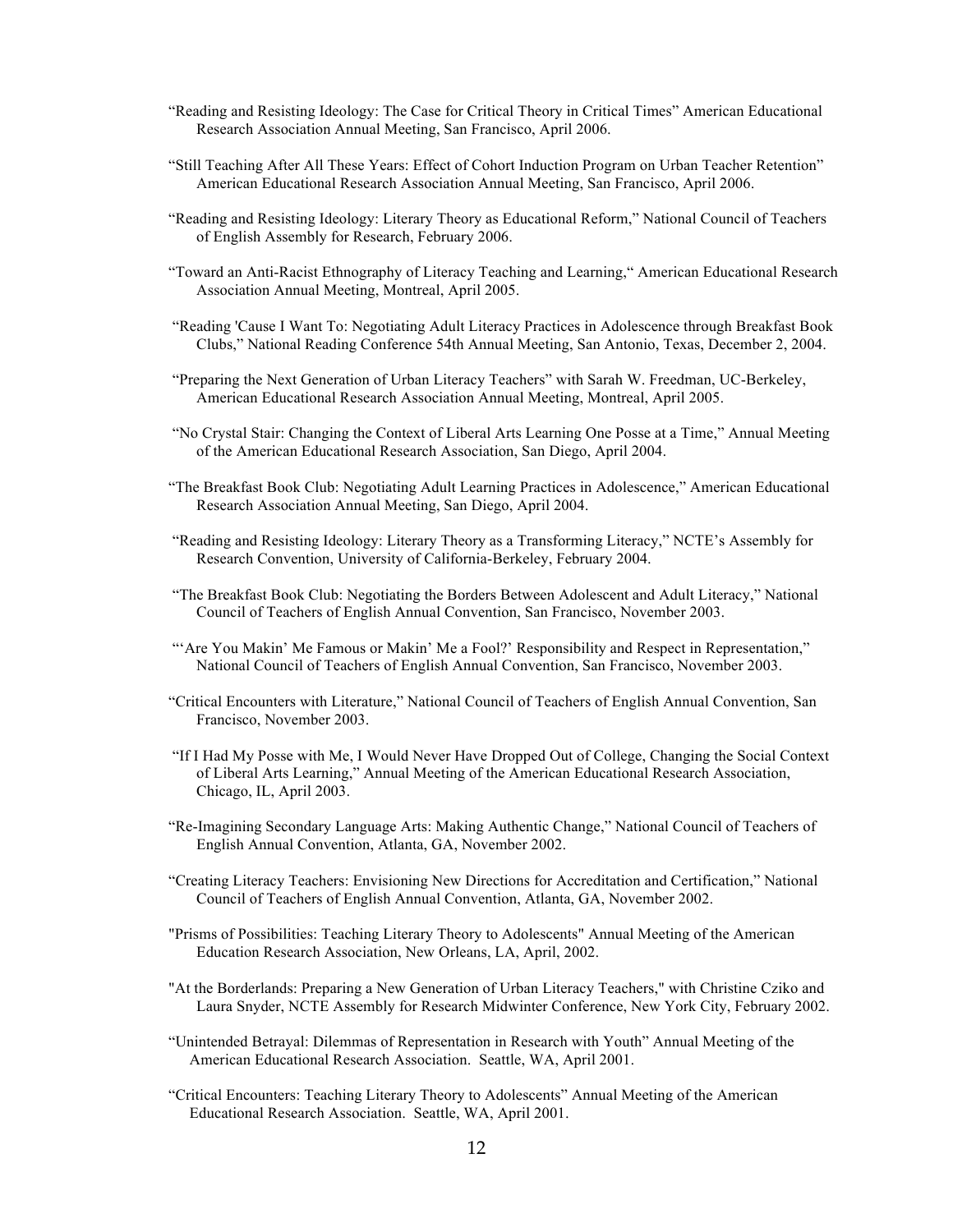- "Multiple Theories, Multiple Worlds: Teaching Literary Theory to Adolescents" 2000 National Reading Conference. Scottsdale, AZ, Nov/Dec 2000.
- "Unintended Betrayal: Dilemmas of Representation in Research with Youth" 2000 National Reading Conference. Scottsdale, AZ, Nov/Dec 2000.
- "Talking, Reading, Writing, and Race: Contributions of Literacy Research to Racial Understanding," National Council of Teachers of English, Milwaukee, WI, Nov 2000.
- "Critical Encounters in High School English: Teaching Literary Theory to Adolescents" National Council of Teachers of English. Milwaukee, WI, Nov 2000.
- "Multiple Theories, Multiple worlds: Teaching Literary Theory to Adolescents," National Reading Conference and Annual Meeting, Scottsdale AZ, December 2000.
- "Unintended Betrayal: Dilemmas of Representation in Research with Youth," National Reading Conference and Annual Meeting, Scottsdale AZ, December 2000.
- "Talking, Reading, Writing, and Race: Contributions of Literacy Research to Racial Understanding," National Council of Teachers of English Annual Convention, Milwaukee, WI, November 2000.
- "Critical Encounters in High School English: Teaching Literary Theory to Adolescents," National Council of Teachers of English Annual Convention, Milwaukee, WI, November 2000.
- "Many Rivers to Cross: Rethinking Multiculturalism in the Literature Classroom," Featured speaker, with James D. Marshall, University of Iowa, Fourth International Conference for Global Conversations on Language and Literacy, Utrecht, Netherlands, August 2000.
- "A Lens of One's Own: Teaching Feminist Theory to Adolescents," American Educational Research Association Annual Meeting, New Orleans, April 2000.
- "At the Crossroads: Learning to Teach and Read Multiculturally," with Susan Hynds and James Marshall, National Council of Teachers of English Fall Conference, Denver, November 1999.
- "Accounting for Failure: The Case of the Minnesota Basic Skills Test in Writing," with Bonnie Sunstein and John Schmit, CCC Convention, Minneapolis, April 2000.
- "The English Teacher as Curriculum Maker in the Face of Reform," NCTE Professional Development Conference, Chicago, June 17-19, 1999
- "'Are you Makin' Me Famous or Makin' Me a Fool?': Responsibility and Respect in Cultural Representation in Teacher Research," National Council of Teacher of English Assembly for Research Midwinter Conference, February 1999.
- "No Crystal Stair: Tensions and Contradictions in the Teaching of Multicultural Literature," with Dale Allender, 48<sup>th</sup> National Reading Conference, Austin, TX, December 1998.
- "There's No Such Thing as an Innocent Text: The Politics of Interpretation," Research Roundtable, National Council of Teacher of English Fall Conference, Nashville, November 1998.
- "What We Talk About When We Talk About Teaching Literature," with Susan Hynds and James Marshall, National Council of Teacher of English Fall Conference, Nashville,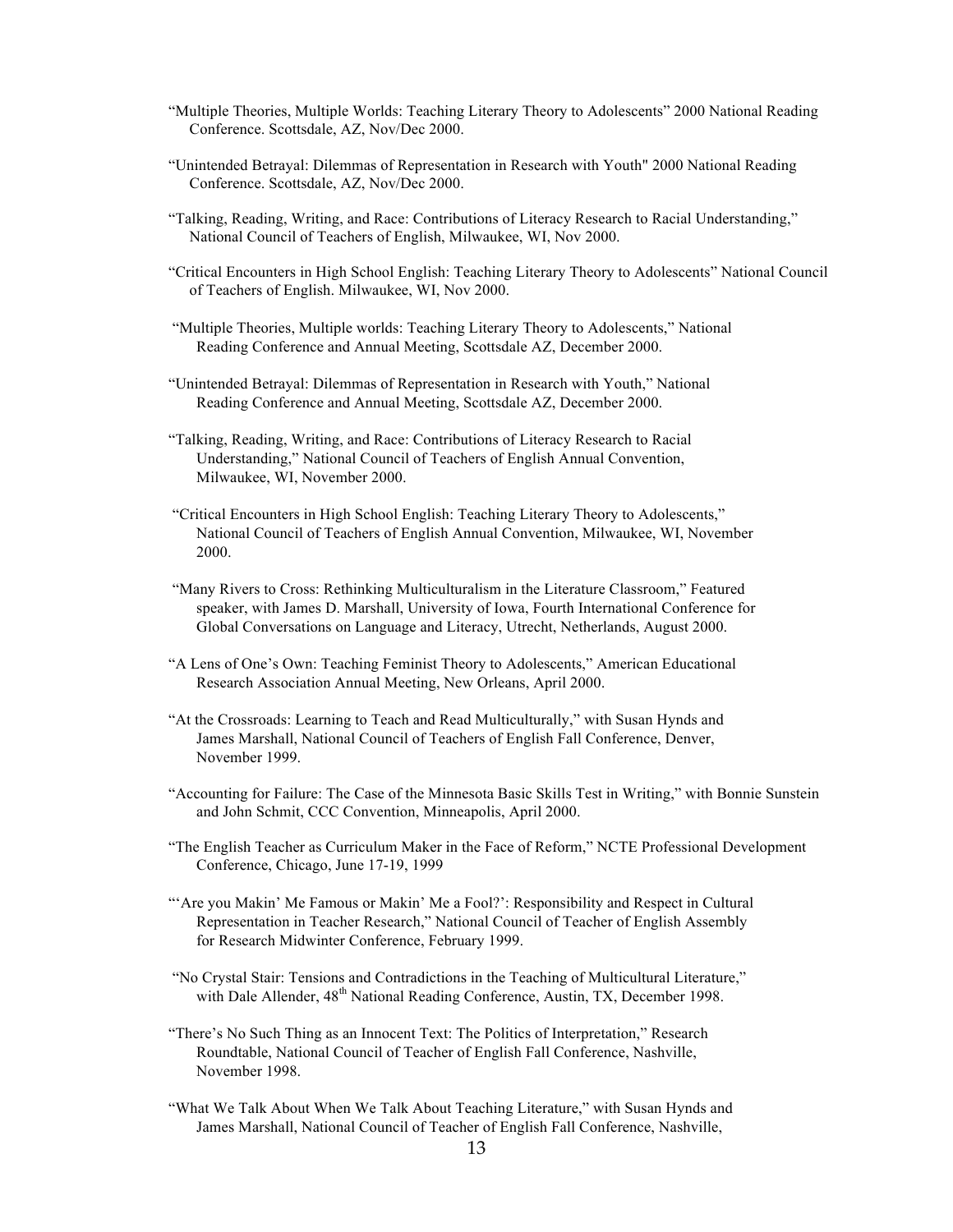November 1998.

- "Things Fall Apart: Reader Response, Multiculturalism, and the Limits of Belief," Featured speaker, with James Marshall and Susan Hynds, National Council of Teacher of English 3<sup>rd</sup> International Conference, Bordeaux, France, August 1998.
- "What's Class Got To Do with It? Critical Theory and the Politics of College-Bound English," American Educational Research Association Annual Meeting, San Diego, April 1998.
- "Preparing English Teachers: The Content, the Model, the Politics," National Council of Teacher of English Spring Conference, Albuquerque, NM, March 1998.
- "Of Grave Diggers and Kings: Reading Literature through the Marxist Lens, Or, What's Class Got to Do with It?" Annual Meeting of the American Educational Research Association, San Diego, April 1998.
- "The Coffeehouse School of Poetry, Or 'I Learn Better When I Can Smoke': Changing Contexts, Changing Learning," National Council of Teachers of English Assembly for Research Conference, Los Angeles, February 1998.
- "Who Needs This Portfolio?: The Politics of Assessing Writing in Urban Schools," Inside Portfolios: Interpreting the Cultural Artifacts of Literacy Professional Development Conference, National Council of Teachers of English, San Jose, January 1998.
- "Braiding Our Lives: Teaching Multicultural Literature in a Multicultural Society," Annual Convention of the National Council of Teachers of English, Detroit, November 1997.
- "All Responses Are Equal, But Are Some More Equal Than Others? Reconsidering Response-Centered Strategies in Multicultural Classrooms," with Susan Hynds, Annual Convention of the National Council of Teachers of English, Detroit, November 1997.
- "Gender Identities, Curricular Change, Artistic Response: Innovations in the Teaching and Learning of Literature", discussant, Annual Meeting of the American Educational Research Association, Chicago, March 1997.
- "Minneapolis: Setting and Maintaining Standards in the Face of Demographic Change," with John Schmit, Conflict and Consensus: Exploring Diversity and Standards in the Portfolio Movement Professional Development Conference, National Council of Teacher of English, New Orleans, January 1997.
- "Alice, Lolita, and Me: Learning to Read 'Feminist' with a Tenth-Grade Urban Adolescent," Annual Convention of the National Council of Teachers of English, Chicago, November 1996.
- "A Teacher/Educator Speaks: Using Contemporary Stories to Reshape Classroom Life," Annual Convention of the National Council of Teachers of English, Chicago, November 1996.
- "Critical Incidents in the Teaching of Literature: Reconsidering the Response-Centered Classroom," with Susan Hynds, Second International Conference, Global Conversations on Language and Literacy, Heidelberg, Germany, August 1996.
- "Alice, *Lolita*, and Me: Learning to Read 'Feminist' with a 10th-Grade Urban Adolescent," American Educational Research Association Annual Meeting, New York City, April 1996.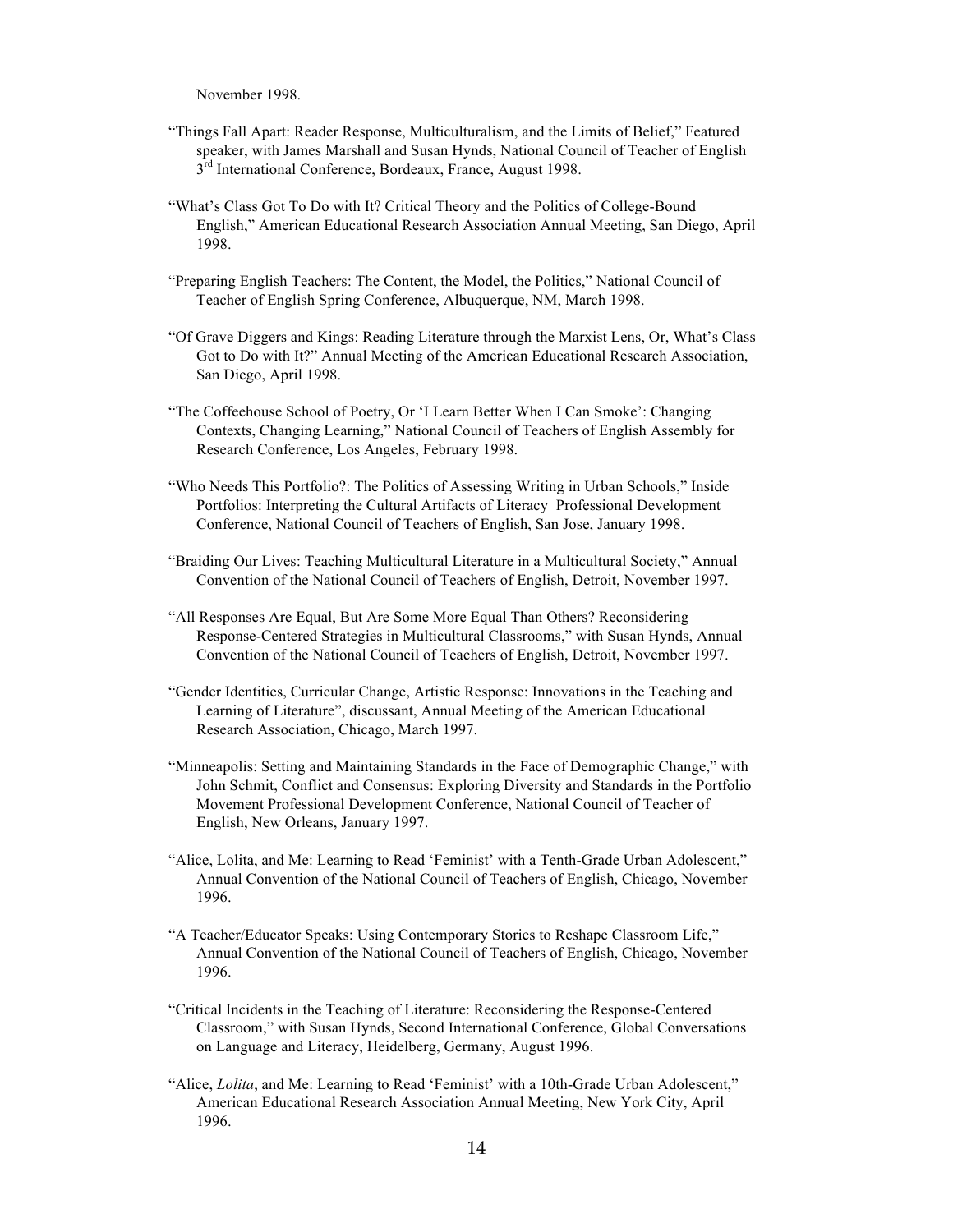- "Defining and Designing Methods Courses: An Exploration of the State of the Art," with Jeff Golub and Bonnie Ericson. National Council of Teachers of English Spring Conference, Boston, March 1996.
- "Think about Talking in the Classroom," day-long workshop for the Assembly of Research for National Council of Teachers of English, Co-chair with Michael Smith, San Diego, November 1995.
- "Multicultural Literature in All Classrooms," SCWriP Fall Renewal Conference, Santa Barbara, CA, November 1995.
- "Silences, Secrets and Sharing: Opening Up the Spaces for Response to Literature," National Council of Teachers of English, Northwest Regional Conference, Spokane, WA, May 1995.
- "Walking Our Talk: Teaching Multicultural Literature in a Multicultural Classroom," American Educational Research Association Annual Meeting, San Francisco, April 1995.
- "Braiding Our Lives: Using Multicultural Literature in the Multicultural Classroom," National Council of Teachers of English, Spring Conference, Minneapolis, March 1995.
- "Teaching What We Cannot Know: Literature in Middle and Secondary Schools," with Robert Probst, Rebecca Sipe, and Kathleen Dudden Andrasick. Preconference workshop, National Council of Teachers of English, Fall Conference, Orlando, November 1994.
- "Convictions and Contradictions: Teachers' Voices and Theory," with Mary Beth Hines. Preconvention workshop sponsored by the Assembly on Research, National Council of Teachers of English Fall Conference, Orlando, November 1994.
- "Transforming Literary Theories into Classroom Practice: Encouraging Multiplicity, Enabling Student Response to Literature", with Mary Beth Hines. National Council of Teachers of English Fall Conference, Orlando, November 1994.
- "Walking the Talk: Teaching Multicultural Literature in a Multicultural Classroom," Research Roundtable. National Council of Teachers of English Fall Conference, Orlando, November 1994.
- "38 Roads Diverged—Many Readers and Many Readings," with Robert Probst, Rebecca Sipe, and Kathleen Dudden Andrasick. Preconference workshop, National Council of Teachers of English Spring Conference, Portland, OR, May 1994.
- "Dialogic Models and the Teaching of Writing," with John Schmit. *Fostering Teacher Reflection,* a conference sponsored by the College of Education, University of Minnesota, and the Minnesota Association of Colleges of Teacher Education, Minneapolis, May 1994.
- "Braiding Our Lives," Minnesota Council of Teachers of English Spring Conference, St. Paul, April 1994.
- "Ways of Knowing: The Implications of Literary Theory for Literature Instruction," with Mary Beth Hines. Annual meeting of the American Educational Research Association, New Orleans, April 1994.
- "Response to Literature: Reading as a Writer; Reading as a Critic," with Robert Probst and Rebecca Sipe. Preconference workshop, National Council of Teachers of English Annual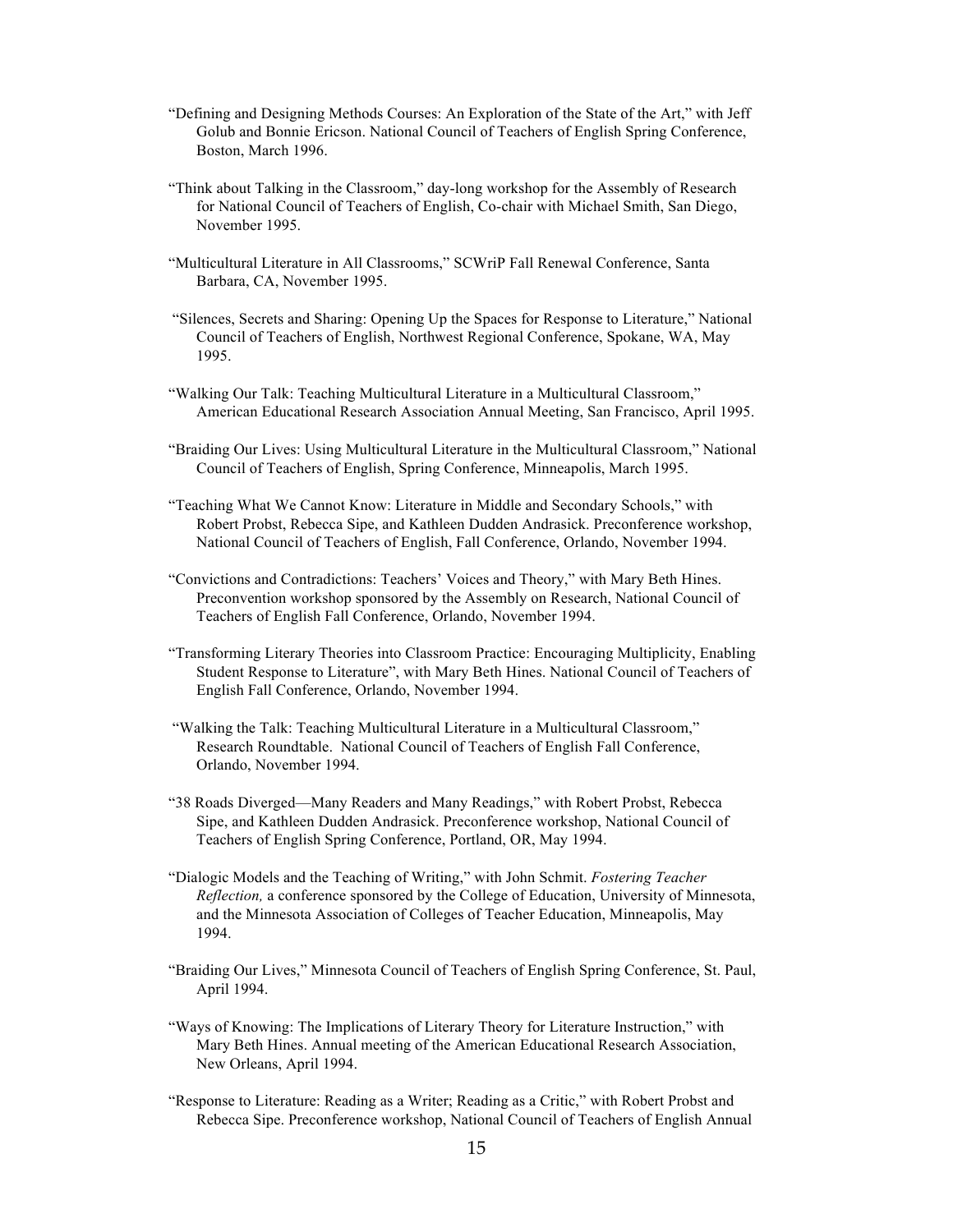Convention, Pittsburgh, PA, November 1993.

- "The Influence of Personality on the Training of Pre-Service Teachers," Pre-conference workshop sponsored by the Assembly on Research, National Council of Teachers of English Annual Convention, Pittsburgh, PA, November 1993.
- "Metaphoric Mirrors: Poetry as a Reflection of Adolescent Concerns," American Educational Research Association Annual Meeting, Atlanta, April 1993.
- "Responding to Literary Texts: Perspectives on Practice," (Chair and discussant of session.) American Educational Research Association Annual Meeting, Atlanta, April 1993.
- "The Role of Narrative in Teacher Education: Stories from the Classroom," National Council of Teachers of English Assembly for Research, Chicago, February 1993.
- "Aspects of the English Curriculum: Literary Theory and High School Students," Fall Conference, National Council of Teachers of English, Louisville, November 1992.
- "Producing Anthologies for State Affiliates" (with Margaret Reed), Fall Conference, National Council of Teachers of English, Louisville, November 1992.
- "Rhetorical Modeling and the Cult of Personality," (with John Schmit), Second Annual Institute on Post-Secondary Pedagogy, Albany, NY, November 1993.
- "Promoting Meaningful Transactions with Literature: Studies of Classroom Practice," American Educational Research Association Annual Meeting, San Francisco, April 1992.
- "Is Idealism Enough? A Case Study Analysis of Teach for America," American Educational Research Association Annual Meeting, San Francisco, April 1992.
- "Teaching Literary Theory to Secondary Students," American Educational Research Association Annual Meeting, Chicago, April 1991.
- "Connecting English Studies to English Education," (panel presentation). Fall Conference, National Council of Teachers of English, Seattle, November 1991.
- "Education and Liberal Learning: The Case for Pedagogical Content Knowledge." Associated Colleges of the Midwest Conference on Educational Studies and Liberal Learning, Knox College, Moline, IL, October 1991.
- "Helping Adolescents Make Links Between Texts." Spring Conference, National Conference of Teachers of English, Indianapolis, IN, March 1990.
- "Intertextuality and Adolescent Response to Literature," American Educational Research Association Annual Meeting, Boston, MA; April 1990.

#### PAPERS PRESENTED AT REGIONAL PROFESSIONAL CONFERENCES

- "At the End of the Pipeline: Can the Liberal Arts Liberate the Incarcerated?" Twin Cities  $3<sup>rd</sup>$  Annual Social Justice Education Fair, October 17, 2014
- "Reading for Life: Engaging Adolescent Readers for Lifelong Literacy Learning" Texas Council of Teachers of English Language Arts, January 21, 2012.

"Reading Teacher/Literature Teacher: Strategies for Reading with Adolescents" Minnesota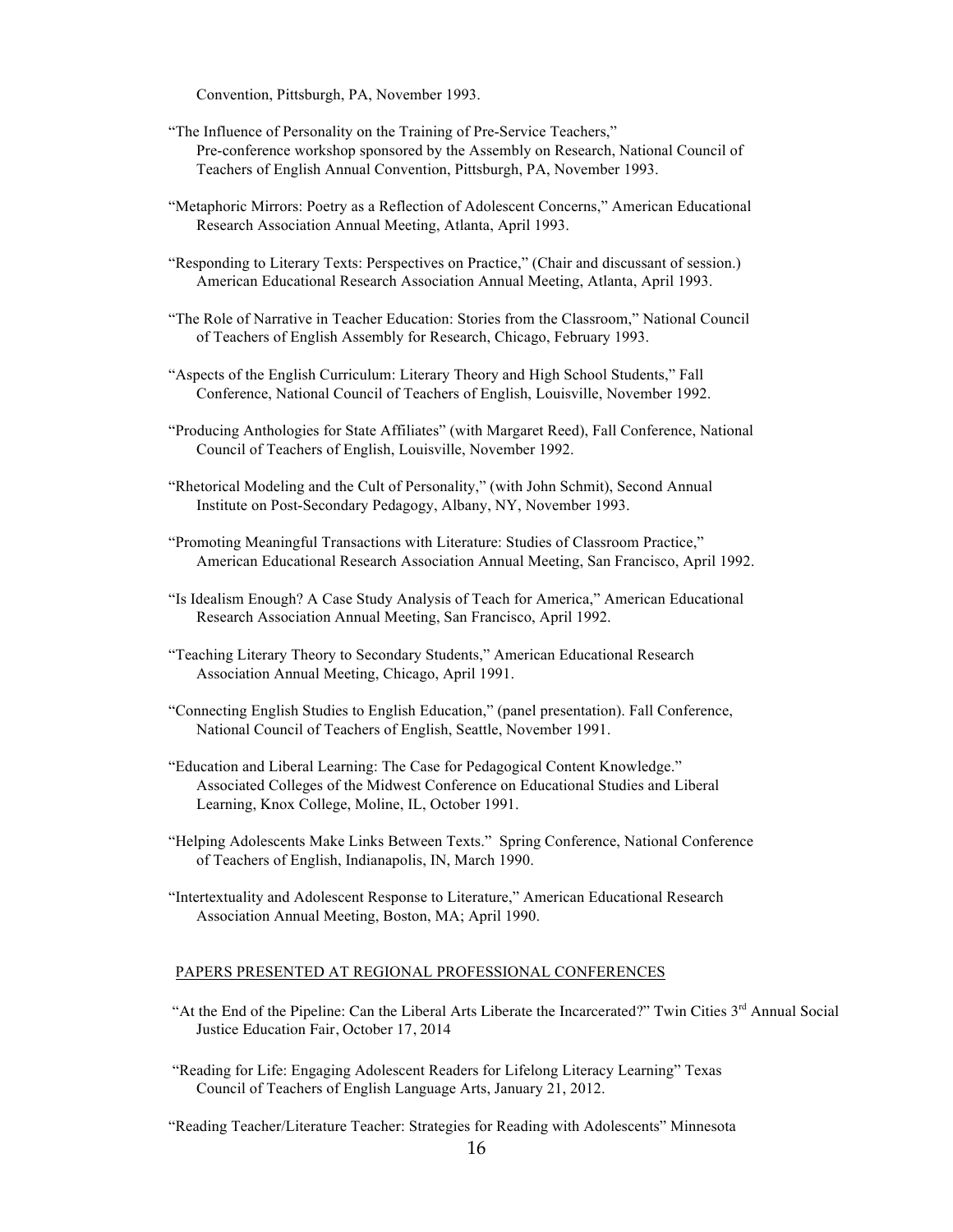Council of Teachers of English, Minneapolis, MN, October 2011.

- "Incarcerated Immigrants Speak: Writing from the Inside Out" The Ethics and Politics of Research with Immigrant Populations: President's Interdisciplinary Conference, University of Minnesota, Minneapolis, MN, June 2010.
- "How to Stop Your Students' Papers from Killing You (and them): Three Approaches to Writing as Learning." Minnesota Council of Teachers of English, Duluth, MN, April 2010.
- "Letters to Young Men: Creative Writing as Restorative Justice, Correctional Educational Association Region IV, Bloomington, MN April 2010.
- "I Write Because I Can't Fly:" Creative Writing Behind the Bars of Incarceration, Minnesota Council of Teachers of English, Duluth, MN, April 2010.
- "What We Teach and Why: Teaching Adolescents to Read Words and Worlds through Multiple Perspectives", Texas Council of Teachers of English Language Arts, Houston, TX, January 2008.
- "Re-Imagining Language Arts: Making Authentic Change," Minnesota Council of Teachers of English Spring Conference, St. Cloud, MN, April 2003.
- "Critical Readings: Teaching Adolescents to Read the Word and the World, Teachers College, New York, NY, April 2011.
- "Imperative of Classroom Conversations," Minnesota Council of Teachers of English Spring Conference, St. Cloud, MN, April 2003.
- "Of Yellow Wallpaper and Beautiful Little Fools: Teaching Feminist Theory to Adolescents," Minnesota Council of Teachers of English Spring Conference, Minneapolis, April 2000.
- "Diversity and the Standards Movement: The Case of the Twin Cities"; Minnesota Council of Teachers of English Annual Spring Conference; Alexandria, MN; presented with John Schmit, Carleton College; April 1997.
- "Politics and Performance Assessment: Problems in Teaching and Assessing Writing," University of Minnesota Conference on Increasing Student Achievement: Approaches that Work, Minneapolis, October 1997.
- "The New Communication Arts Licensure: A Mini Workshop," Minnesota Council of Teacher of English Spring Conference, Alexandria, MN, May 1997.
- "Diversity and the Standards Movement: The Case of the Twin Cities," with John Schmit, MCTE Annual Spring Conference, Alexandria, MN, April, 1997.
- "Teaching Strategies for *Braided Lives*," Multicultural Voices in Literature Conference of the Minnesota Center for Arts Education and Minnesota Humanities Commission, St. Paul, MN, May 1997.
- "Braiding Our Lives: Response-Based Strategies for Teaching Multicultural Literature," National Council of Teachers of English Spring Conference, Portland, March 1994.
- "What Expectations Do Post-Secondary Institutions Have of High School Students?" Panel presentation: Minnesota's Evolving Graduation Rule, conference sponsored by the Center for School Change, Humphrey Institute, University of Minnesota, December 1993.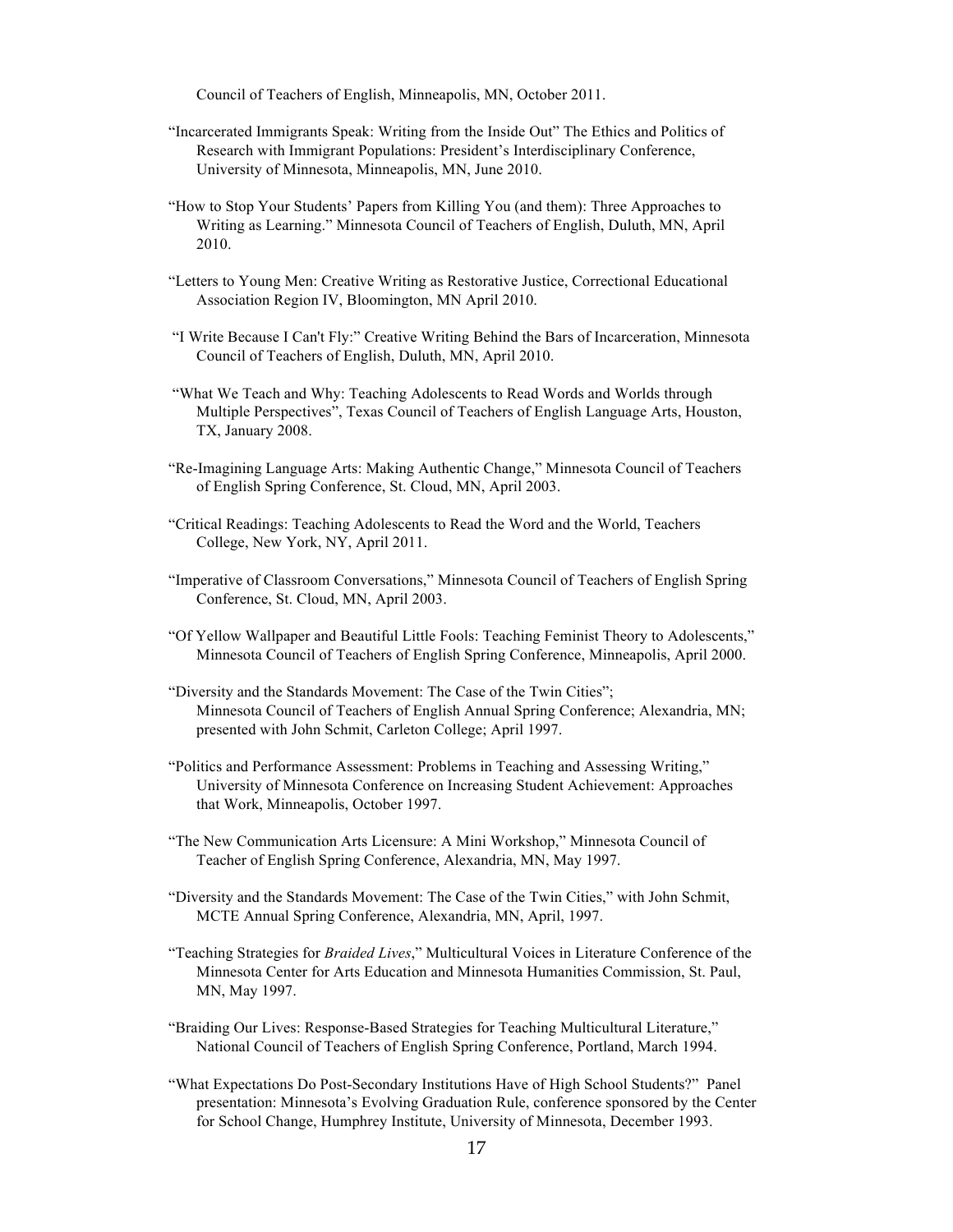- "Literary Theory in the High School," National Council of Teachers of English Region 4 Conference, Madison, WI, April 1993.
- "*Braided Lives* After One Year: Using Multicultural Literature in the Classroom," Spring Conference, Minnesota Council of Teachers of English, Minneapolis, May 1992.
- "Using Multicultural Literature in the Language Arts Classroom." Regional Conference, International Reading Association, Minneapolis, MN, October 1991.
- "Critical Thinking and the Language Arts," Regional Conference, Minnesota Council of Teachers of English; March 1990.

#### SELECTED PRESENTATIONS - IN SERVICE TO COLLEGES, SECONDARY SCHOOLS, AND **COMMUNITY**

"Teaching Literary Theory to High School Students," Cristo Rey High School, Minneapolis, MN, November 7, 2018.

"Teaching Literary Theory to High School Students," Augsburg University, Minneapolis, MN, November 6, 2018.

"Teaching Literary Theory to High School Students," University of Minnesota, Minneapolis, MN. October 22, 2018.

"From the Inside Out: Teaching and Learning with the Incarcerated" Alumni Relations Talk, NYC, May 22, 2018.

"Disrupting the School to Prison Pipeline: What Educators Can Do," ASCD Empower 18, Boston, MA, March 25, 2018.

"At the End of the Pipeline: Letters to Young Men in Prison," Alumni Relations Event, Los Angeles, CA, December 30, 2017.

"Can the Liberal Arts Liberate the Incarcerated: Communities of Practice behind Bars." University of Minnesota, December 8, 2017.

"Liberal Education behind Bars: Teaching and Learning with the Incarcerated," Stanford University, Stanford, CA, October 23, 2017.

"Critical Encounters in the High School Classroom," Stanford University, Stanford, CA, October 24, 2017.

"Critical Reading: Teaching Adolescents to Read the Word and the World," Augsburg College, Minneapolis, MN, October 30, 2017.

"Critical Reading: Teaching Adolescents to Read the Word and the World," University of Minnesota, Minneapolis, MN, September 25, 2017.

"Reimagining the Secondary English Classroom, Grades 6-12," Shakopee School District, Shakopee, MN, August 9-10, 2017.

"At the End of the Pipeline: Letters to Young Men in Prison," Alumni Relations Event, San Diego, CA, May 17, 2017.

"Critical Reading: Teaching Adolescents to Read the Word and the World," Hamline University, St. Paul, MN, December 8, 2016.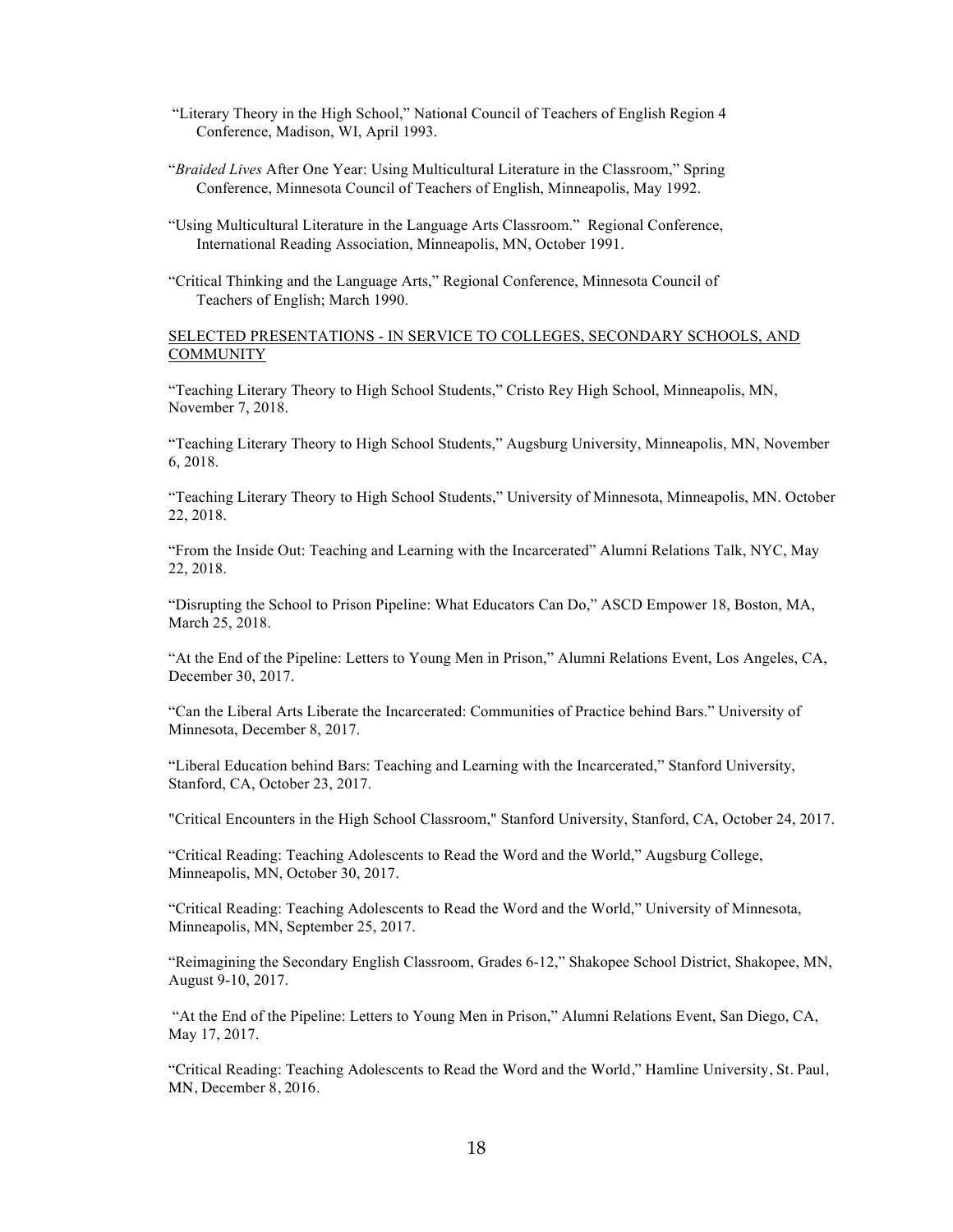"Critical Reading: Teaching Adolescents to Read the Word and the World," Augsburg College, Minneapolis, MN, October 25, 2016.

"Critical Reading: Teaching Adolescents to Read the Word and the World," University of Minnesota, Minneapolis, MN, September 26, 2016.

"Looking through Lenses: Critical Theory and Adolescents," Hamline University, St. Paul, MN, December 3, 2015.

"Literary Theory and Non-Fiction," Augsburg College, Minneapolis, MN, December 1, 2015.

"Critical Encounters in High School English: Reading the Word and the World," University of Minnesota, Minneapolis, MN, November 23, 2015.

"Critical Reading: Teaching Adolescents to Read the Word and the World" University of Minnesota, November 11, 2014.

"Critical Reading: Teaching Adolescents to Read the Word and the World" Augsburg College, Nov. 6, 2014.

"Critical Lenses in the High School Curriculum," Forest Lake High School, staff development November 3, 2014.

"Critical Reading: Teaching Adolescents to Read the Word and the World," University of Minnesota, College in the Schools, August 20, 2014.

"Critical Reading: Teaching Adolescents to Read the Word and The World," University of Minnesota, Minneapolis, Minnesota, November 11, 2013.

"Critical Reading: Teaching Adolescents to Read the Word and The World," Augsburg University, Minneapolis, Minnesota, November 6, 2013.

"Literature Teacher/Reading Teacher: Integrated Approaches for the Secondary ELA Teacher" Northside Independent School District, San Antonio, TX, August 16, 2012.

"Reading the Word and the World: Helping Your Students Learn to Read through Multiple Perspectives," Northside Independent School District, San Antonio, TX, August 16, 2012.

"Reading Better, Reading Smarter in the Secondary Classroom: Designing Literature Lessons for Adolescents" with Michael F. Graves, Pasadena Independent School District, Pasadena, CA, June 27, 2012.

"Literacy and the Teaching of Reading in the Secondary Classroom: Lessons for Teachers of Literature"

"Critical Reading: Teaching Adolescents to Read the Word and the World," Hardwick, MA. September 2011.

"Critical Reading: Teaching Adolescents to Read the Word and the World," Teachers College, Columbia University, New York, NY April 2011.

"From the Inside Out: Poetry and Prose from Prison," Gustavus Adolphus College, St. Peter, MN April 2011.

"Braiding Our Lives: Teaching Multicultural Literature in a Multicultural Society" Singapore American School, Singapore, March 2011.

"Graphic Novels in the SAS Curriculum" Singapore American School, Singapore, March 2011.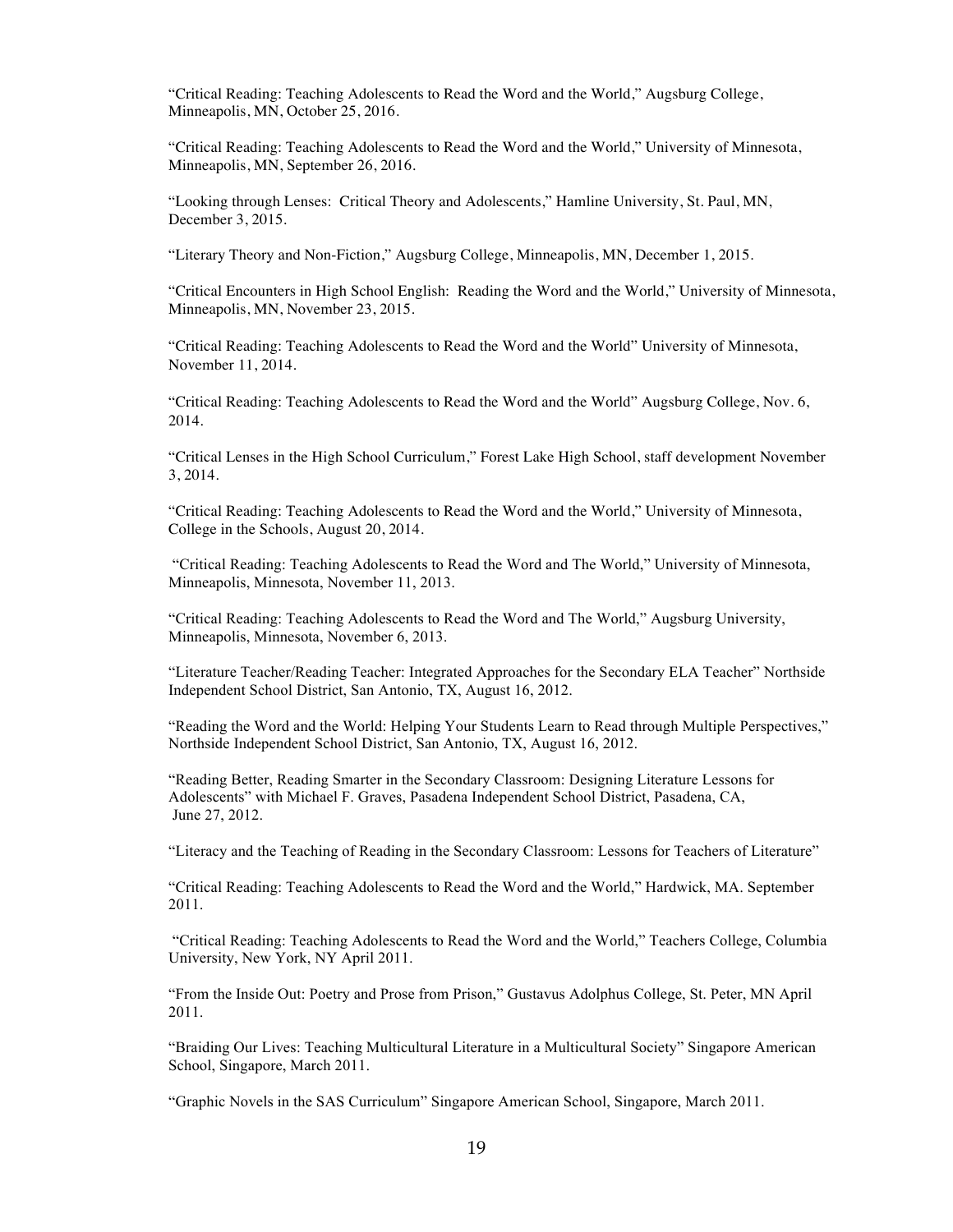"Reading the Word and the World: Contemporary Literary Theory in Secondary Classrooms, HOLT Inservice, Lake Travis, TX, October 2010.

"Content Teacher or Reading Teacher: Lessons from the Trenches" University School of Milwaukee, Milwaukee, WI, October 2010.

"Reading the Word and the World: Literary Theory and You" Singapore American School, Singapore, September 2010

"Reading the Word and the World: Literary Theory and Adolescents" Anoka-Hennepin Summer Institute, August 2010

Middle School Writing Institute, Independent School District 112, June 2010

"Reading the Word and the World: Literary Theory and You" Johnson High School, St. Paul, MN, May 2010

"Reading the Word and the World: Literary Theory and Adolescents" Teacher's College, New York, NY, March 2010.

"Graphic Organizer for Planning Language Arts Lessons", Independent School District 112, Chaska, MN, February 2010

"The Feminist/Gender Lens and The Social Construction of Gender" St. Paul Academy, St. Paul, MN January 2010

"Education Behind Bars: Teaching and Learning in a Correctional Facility" Lakeville North High School, Lakeville, MN, January 2010

Workshop for Teachers, White Bear Lake, Minnesota, April 2009

Workshop for Master's students, Teachers College, Columbia University NY, NY April 2009

"Reading and Resisting Ideology: Literary Theory and Adolescents" Teachers College, Columbia University, New York, NY, April 2009

Staff Training for Educators at Minnesota Correctional Facility-Stillwater, MN, April 2009

Staff Training for Educators at Minnesota Correctional Facility-Stillwater, MN, March 2009

"Responding to Student Writing" Chaska High School, December 2008

"Literary Theory and Adolescents: Reading the Word and the World", University of California-Irvine-Writing Project, Irvine, CA, December 2008

"Reading the Word and the World: Helping Your Students Learn to Read Through Multiple Perspectives" Klein Independent School District, Klein, TX October 2008.

"Reading the Word and the World: Helping Your Students Learn to Read Through Multiple Perspectives", San Antonio Independent School District, San Antonio, TX, June 2008

"Using Holt's Elements of Literature to Teach What We Love", Chaska Independent School District, Chaska, MN, June 2008

"Critical Reading Strategies for Pre-College Students" University of Minnesota, Minneapolis, MN April 2008.

"Liberatory Education Behind Bars: Teaching Literary Theory in Prison," Faculty Scholarship Forum,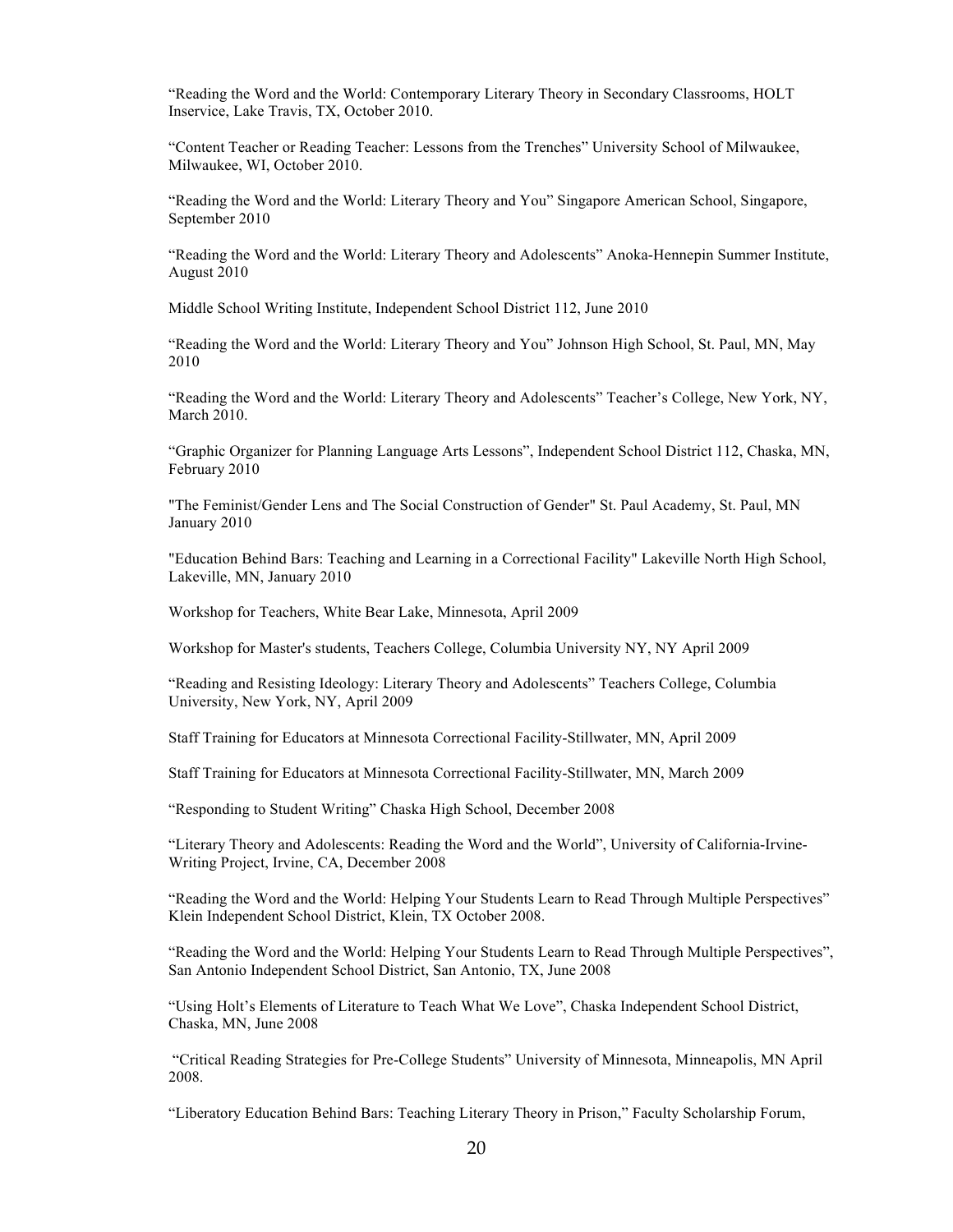Perlman Center for Learning and Teaching, Carleton College, February 2008.

"Literary Theory in the English Classroom" Augsburg College, Minneapolis, MN December 2007.

"What's the Use of Theory? Two Perspectives on Literary Theory in the Secondary Classroom" with Sheridan Blau, Irvine, CA December 2007.

"What We Teach and Why: Literature and Adolescents". San Antonio Independent School District, San Antonio, TX, August 2007

"Reading and Resisting Ideology, or, What's A Theory For? Contemporary Literary Theory and Adolescents" Naperville School District, Naperville, IL March 2007.

"Reading and Resisting Ideology" University of Minnesota, December 2006

"Literary Theory and Adolescents" Augsburg College, December 2006

"Learning to Read the World" University of St. Thomas, November 2006

"There's More Than One Way to Kill a Mockingbird," Anoka-Hennepin School District, Anoka, MN, June 2003

"Using Literature Circles in the Secondary Classroom," Anoka-Hennepin School District, Anoka, MN June 2003

"Critical Encounters in High School English": California Writing Project, Santa Barbara, CA, February, 2002

"Teaching Literary Theory to Adolescents", California Writing Project, Irvine, CA, December, 2001

Teaching Literature from Multiple Perspectives" Two Day Seminar for the Minnesota Humanities Commission, December, 2001

"Literary Theory in the High School Classroom," College in the Schools, University of Minnesota, August 2002

"Critical Encounters: Teaching Literary Theory to Adolescents," University of Iowa, Iowa City, October 2000.

"Critical Encounters: Teaching Literary Theory to Adolescents," University of Maine-Orono, Orono, ME, October 2000.

"Critical Encounters: Teaching Literary Theory to Adolescents," University of Minnesota, Minneapolis, February 2000, October 2000.

"'No Crystal Stair': Reading Within and Across Cultures," Summer Institute, UCLA, July 2000.

"'No Crystal Stair': Reading Within and Across Cultures," Summer Institute, Cal State, July 2000.

"'No Crystal Stair': Reading Within and Across Cultures," Summer Institute, UC-Santa Barbara, July 2000.

"Teaching Poetry to Secondary Students," Augsburg College, November 1999.

"Reading Cultures: Multiple Perspectives on Multicultural Literature," Summer Institute, UC-Long Beach, July 1999.

"Reading Cultures: Multiple Perspectives on Multicultural Literature," Summer Institute, UC-Irvine, July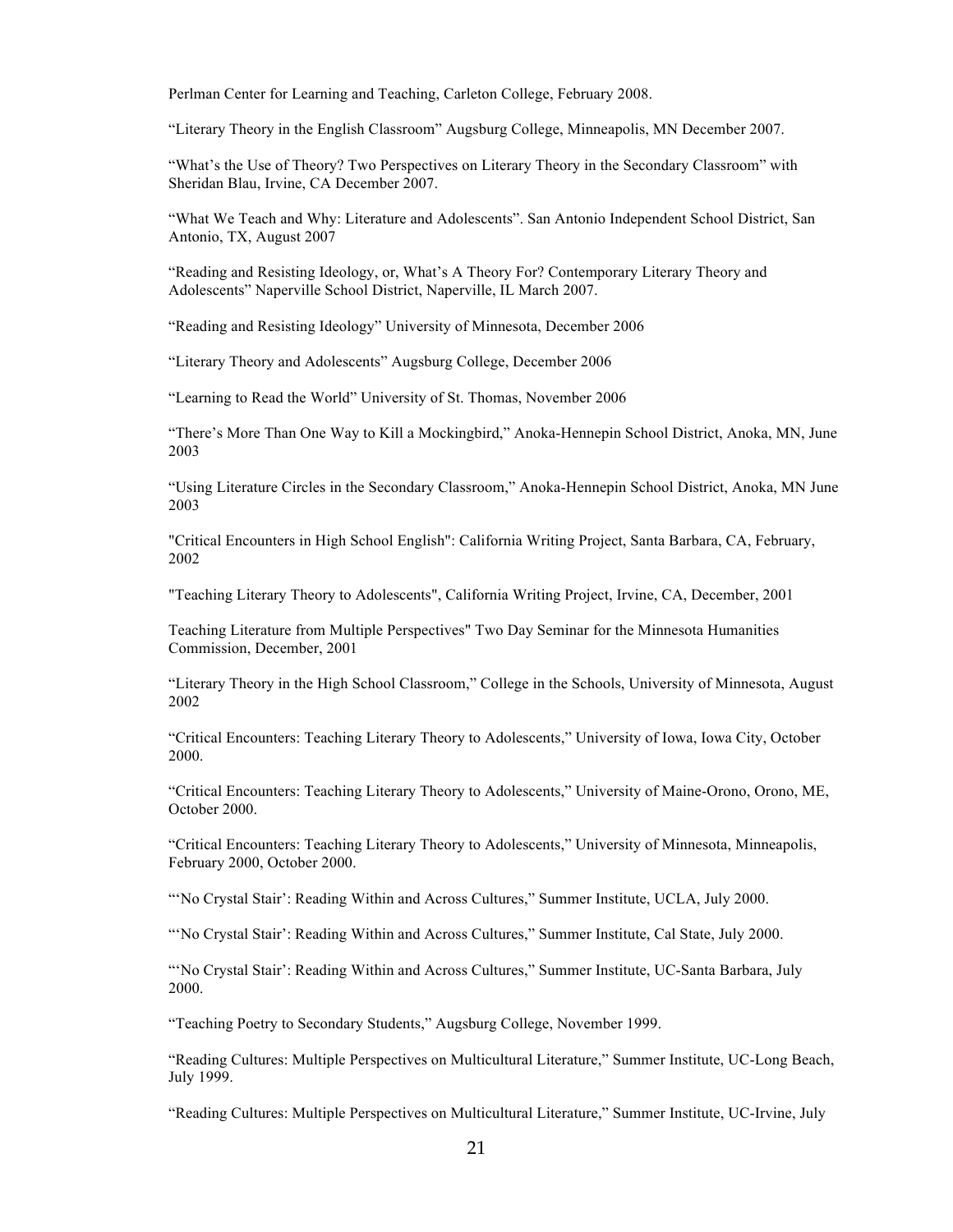1999.

"Reading Cultures: Multiple Perspectives on Multicultural Literature," Summer Institute, UC-Santa Barbara, July 1999.

"Teaching Literary Theory to Secondary Students," UCLA, July 1999.

"Looking Backward, Looking Forward, Looking Within Ourselves: Toward Education in the (gulp) 21st Century," Cannon Valley UniServ, September 1999.

"Resources/Strategies for Assisting Students to Respect and Value Diversity," Preschool in-service, Northfield High School, August 1999.

"Reading, Writing and Resistance: Critical Theory and Adolescence," Faculty Scholarship Forum, Perlman Center for Learning and Teaching, Carleton College, May 1999.

"Challenges of Suburban Families," speech to the Edina Federated Women's Club, Edina, MN, March 1999.

"Minnesota Graduation Standards and English Language Arts," continuing workshop with Edison High School, Minneapolis, MN, September-March, 1998-99.

"Standards Based Curriculum and the Language Arts," district-wide staff development day, Minneapolis, MN, November 1998.

"Teaching into the 21st-Century," keynote address to Northfield Public School District, Northfield, MN, September 1998.

Teaching Multicultural Literature in Multicultural Classrooms," Summer Institute, University of California Los Angeles Writing Project, Los Angeles, July 1998.

"Reading Cultures: Multiple Perspectives on Multicultural Literature," Summer Institute of the University of California-Santa Barbara Writing Project, Santa Barbara, CA, July 1998.

"Braiding Our Lives: Teaching Multicultural Literature in Multicultural Classrooms," Summer Institute for the University of California Los Angeles Writing Project, Los Angeles, June 1998.

"Keeping What We Love to Teach: An English Teacher's Approach to the Standards," Stillwater High School, Stillwater, MN, May 1998.

"Preparing to Face the Challenges of the 21st-Century," keynote district address, Edina Public Schools, Edina, MN, January 1996.

"Braiding Our Lives: Weaving Multicultural Literature into the Literature Curriculum," Staff Development, Cedar Rapids, Iowa, September 1995.

"Teaching Multicultural Literature in Predominantly White Classrooms, Or, How Not to "Eat the Other," Hopkins West Junior High School, April 1995.

"Teaching To Kill a Mockingbird: An Interdisciplinary Approach," Hopkins Senior High School, February 1995.

"Creating Gender Equity in Our Classrooms," Northfield Public Schools, January 1995.

"Walking My Talk: Reflections of an Education Professor," Wenonah Primary School, Minneapolis, December 1994.

"Looking Backward, Looking Forward, Looking within Ourselves: Toward Literacy Education in the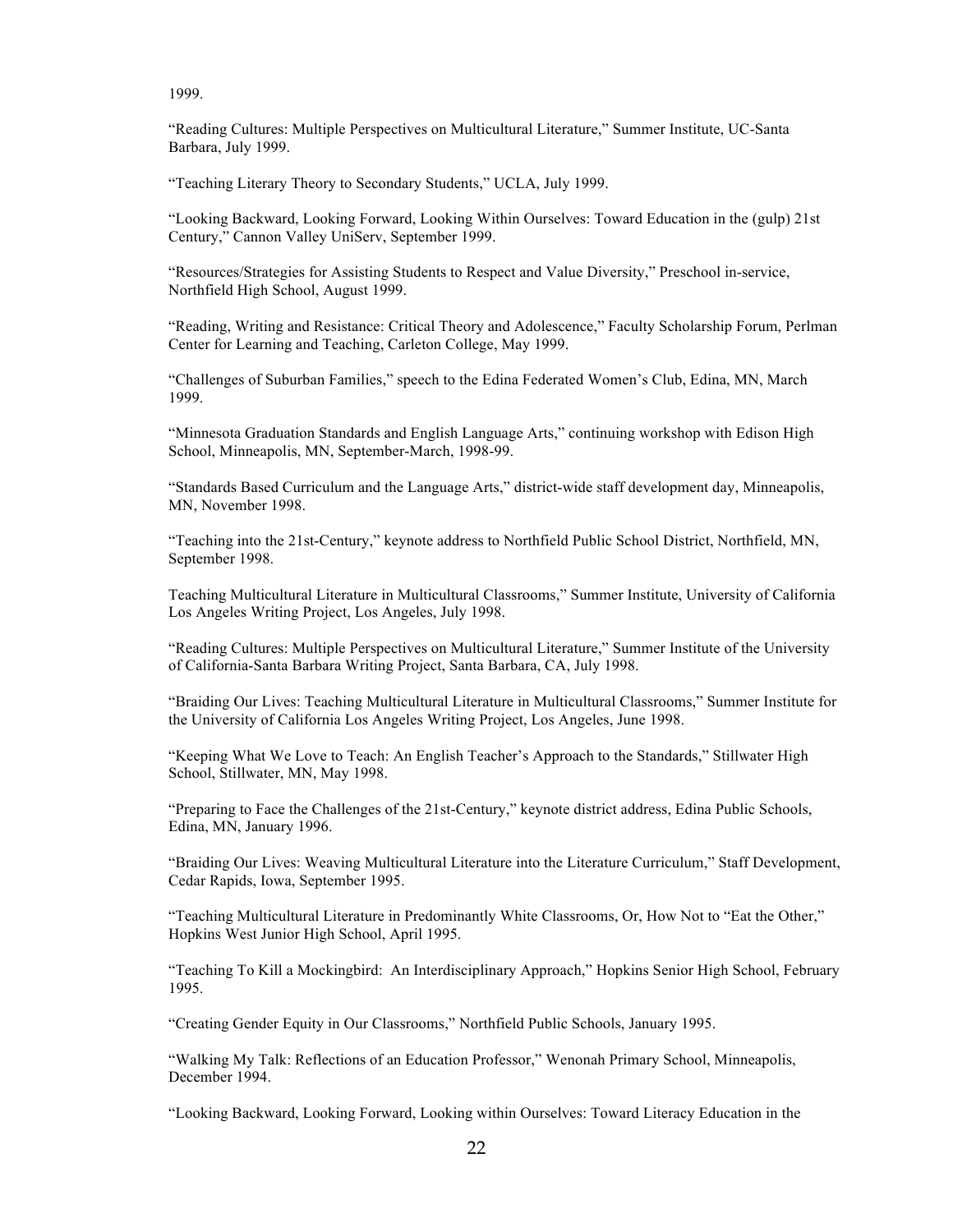(gulp) 21st Century," Independent School District #196, Rosemount, MN, October, 1994.

"New Strategies for Teaching Literature," Hopkins East Middle School, Hopkins, MN, April 1994.

"Authorizing Students as Interpreters of Literature," Township High School District 214 Winter Conference, Chicago, Illinois, January 1994.

"A Literature Teacher's Introduction to Reader Response Theory," Hopkins School District, Hopkins, MN, August 1993.

"The Suburban Family: Implications for Schooling," Hopkins Community Education, Hopkins, MN, March 1993.

"Living with Adolescents," Edina Family Community Resources, Edina, MN, October 1992.

"Challenges that Face Suburban Adolescents," Keynote Address, First Annual Suburban Family Conference, Edina Community Education, Edina, MN, April 1992.

"Integrating Multicultural Literature into the Curriculum," Apple Valley, Public Schools, Apple Valley, MN, February 1992.

"Toward the Larger Purposes of Schooling," Keynote address for opening of Edina Public Schools, Edina, MN; August 1991.

"Looking Through Critical Lenses: Literary Theory and the Secondary English Student," Annual Conference for Project Advance, Syracuse University, Syracuse, NY; November 1990.

"What Middle School Teachers Need to Know about Early Adolescents", Jamesville-Dewitt Middle School, DeWitt, NY; February 1991.

"Response-Based Teaching of Literature for Middle School Teachers," Rosemount Public Schools, Apple Valley, MN, March 1990.

"Recent Trends in English Language Arts," Robbinsdale Public Schools, Robbinsdale, MN; March 1990.

"Teaching Critical Thinking," James B. Conant High School, Chicago, IL; January, 1990.

"Current Trends in the Teaching of English Language Arts," Osseo, MN; December, 1989.

"Leading Discussions in College Seminars," Simpson College, Indianola, IA; March, 1989.

"What's New about Critical Thinking?" (invited address) Anoka-Hennepin School District, Anoka, MN; October, 1988.

"Recent Research in Composition Instruction," Apple Valley, Public Schools, Apple Valley, MN; April, 1988.

"New Methods of Teaching Literature," Minneapolis Public Schools, Minneapolis, MN; November, 1986.

"Applying Research to the School Setting," Anoka-Hennepin Area Vocational Technical Institute, Anoka, MN; September, 1986.

"Facilitating Adolescent Response to Poetry," Minneapolis Public Schools, Minneapolis, MN; August, 1986.

"Teaching Literature in a Time of Vocational Emphasis" (with Marsha Besch and Robert Strandquist), (day-long workshop), College of St. Scholastica, Duluth, MN; October, 1985.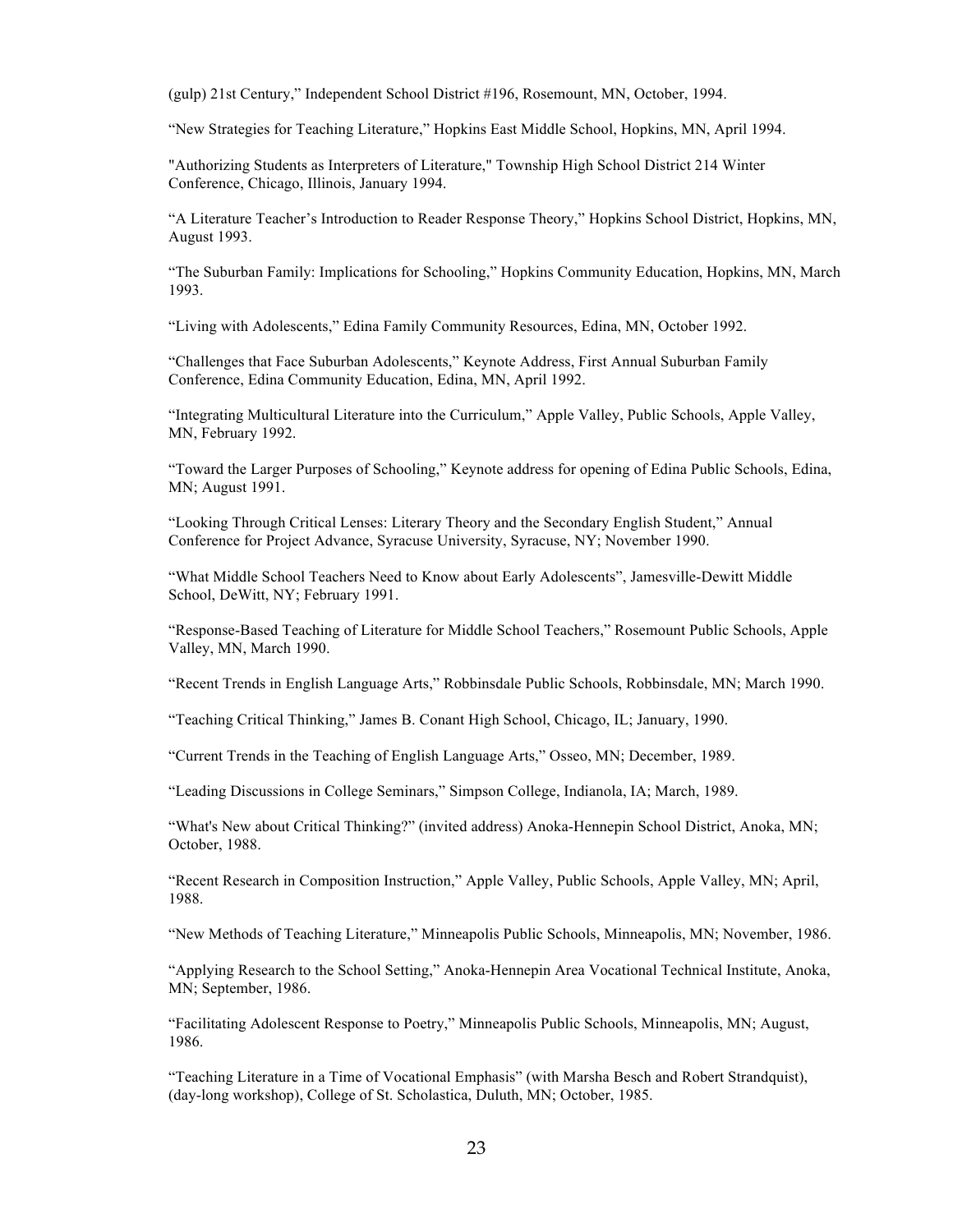"Improving the Teaching of Literature," Apple Valley Senior High School, Apple Valley, MN; March, 1985.

"Teaching Poetry to Middle School Students," Blake School, Hopkins, MN; January, 1985.

"Using Guided Assignments with Literature," Minneapolis Public Schools, Minneapolis, MN; October, 1984.

"Implementing Moral Dilemmas in Social Studies Courses: A Workshop," Stillwater High School, Stillwater, MN; March 1984.

#### GRANTS

- Public Works Grant, Carleton College, From Prison Back to School: Subverting the School to Prison Pipeline, 2018
- Large FDE Grant, Carleton College, Liberal Learning Behind Bars: Teaching and Learning with the Incarcerated, December 2016.
- Large FDE Grant, Carleton College, Liberatory Education Behind Bars: Teaching Literary Theory in Prison, December 2007.
- University of Minnesota Professional Development Grant (with Professor Cynthia Lewis): Charting The Changing Nature Of English /Language Arts In The Age Of New Literacies: A Proposed Collaborative Teacher Research Learning Community, January 2007.
- Minnesota Department of Education Mentoring Grant with New Spirit Schools, St. Paul, Minnesota. 2005- 06.
- Faculty Development Grant by Associated Colleges of the Midwest FaCes Initiative to conduct a professional development workshop for education faculty at ACM schools, December 2005.

#### OTHER PROFESSIONAL ACTIVITIES

Honor's Examiner, Swarthmore College, 2015, 2016 Reviewer, *Research in the Teaching of English* 2000-present Member Editorial Board, *Research in the Teaching of English* 2000-present Evaluator, Prairie Creek Community School, 2008 Member, Standing Committee for Research, National Council of Teachers of English 2007-present Endorsed Consultant, English Literature and Composition, The College Board, 2007 Evaluator for Springboard Curriculum, Anoka-Hennepin School District, 2006 Consultant for Language Arts Department, Chaska Public Schools, 2008 Consultant for Language Arts Department, Hopkins Public Schools, 2006 Consultant for Language Arts Department, White Bear Lake High School, 2006-2008 Consultant for Language Arts Department, Edina High School, 2000 Consultant for Language Arts Department, Hopkins High School, 2000 Education Program Evaluator, Grinnell College, Fall 1999 Auditor, American School in Japan, Tokyo, Japan, April 1999 Language Arts Consultant, NEH Grant, Henry Sibley Senior High School, Mendota Heights, MN, 1998 Visiting Scholar, Macalester College, January-June 1998 Consultant, Minneapolis Public Schools, 1998-99 Co-chair (with Chris Gordon), Fall Retreat, Minnesota Council of English Educators, Duluth, MN September 1998 Member, Board of Teaching Review, Macalester College, November 1997 Founding member, Coalition of Minnesota Professional Educators Association (COMPEA) Co-chair, National Council of Teacher of English Assembly for Research Midwinter Conference, Chicago,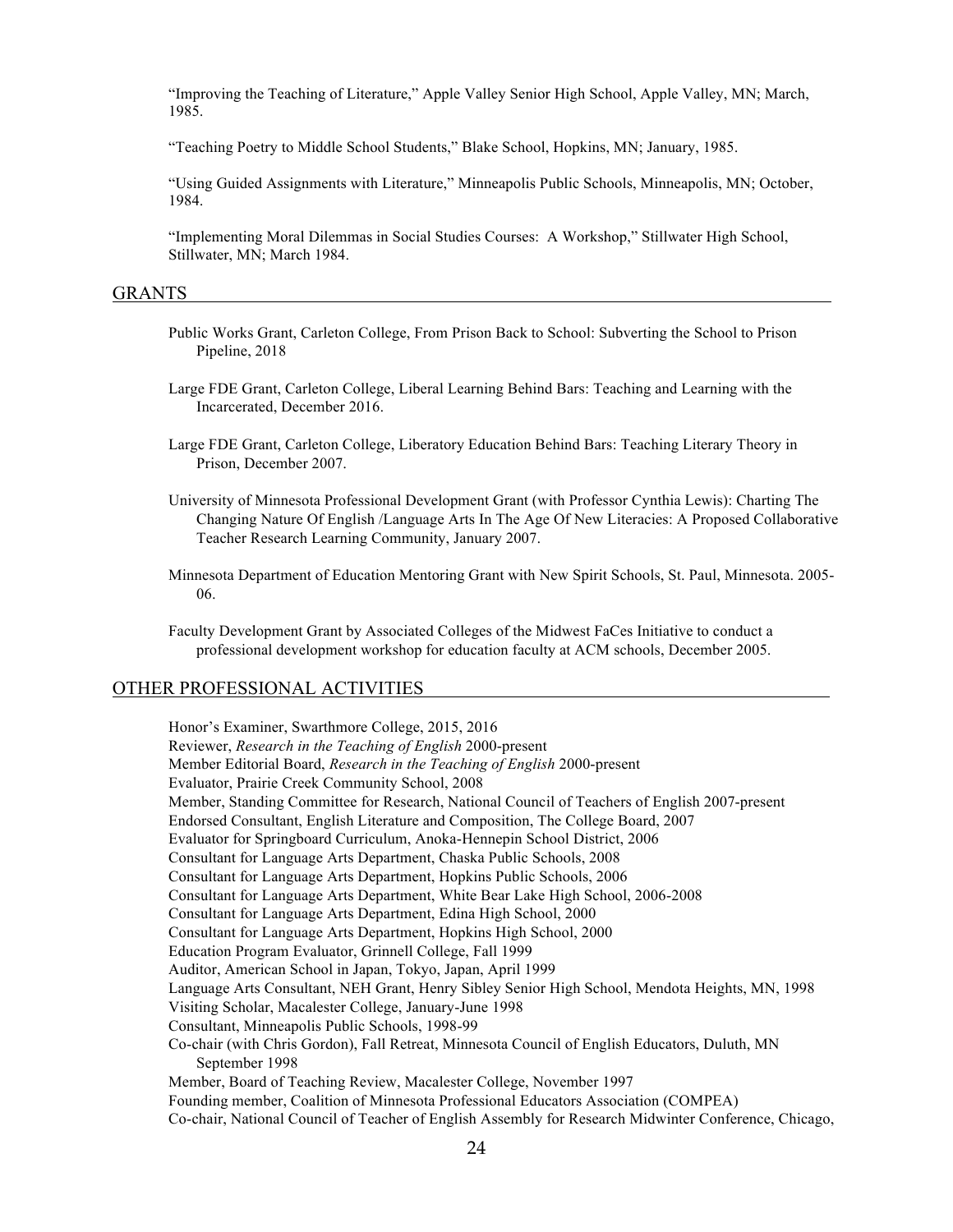February 1995

- Member, INTASC, Minnesota Board of Teaching and Minnesota Department of Children, Families and Learning, 1995
- Member, Task Force on Standards for Communication Language Arts Teacher Licensure, Minnesota Department of Children, Families and Learning, 1995-96

Validation task force, National Board of Professional Teaching Standards, Charlottesville, VA, June 1995

- Language Arts teacher at South High School, Minneapolis, MN, September–December 1994. Taught a section of multicultural literature for 31 ninth- through twelfth-graders
- Co-chair, Evaluation Team, Minnesota Association of Independent Schools, Evaluation of The Blake Schools, Hopkins, MN, October 1991
- Language Arts Consultant, Stay in School Program for At-Risk Youth, Syracuse Public Schools and Syracuse University; Syracuse, NY; September 1990 to May 1991
- Consultant, Minnesota State Department of Education, Subject Area Design Group for Learner Outcomes; June 1990
- Consultant, Rand Corporation, Santa Monica, CA, MN Department of Education Teacher Preparation Assessment Project; June 1989
- Evaluation of School Effectiveness of Jefferson Alternative School, St. Paul, MN; 1984-1985
- Revision of Introduction to Secondary School Teaching for Social Studies Majors, Grant from the Center for Educational Development, University of Minnesota (with James Mackey); 1984-1985
- Writing Handbook for Teachers and Students (with Lee Hutchins Matts), Independent School District 197, West St. Paul, MN; 1979

### SERVICE TO CARLETON COLLEGE

### COMMITTEES

Global Engagement Initiative Steering Committee 2016-2018 Elected Member, Faculty Personnel Committee, 2015-present Chair, Williams Harris Prize Committee, 2011-present Elected Member, Education Curriculum Committee, 2010-2013 Member, Dean's Search Committee, 2009 Chair, Faculty Affairs Committee 2006-2008 Faculty Affairs Committee, 2004-2008 Steering Committee for Humanities Center 2006-present Diversity Initiative Group (DIG), 2003-2006 Admissions and Financial Aid Committee chair, 2002-05 Economics Internal Review Committee chair, 2003 Chaplain's Diversity Group Faculty Council, elected College Council, elected, 1998 Teacher Education Committee, ex-officio Counseling Center Review Committee, 1995-present Faculty Personnel Committee, elected College Council, elected 1995 African American Studies Committee, 1989-present Junior Faculty Affairs Committee, elected, 1988-1990 Social Policy Committee, elected, 1987-1990

#### SERVICE TO FACULTY

Faculty Personnel Committee Advisor 1997-present

Workshop on Teaching for Joyce McKnight Faculty Mentorship Program (with Frank Morral), December 1991-95

Various Learning and Teaching Center workshops for faculty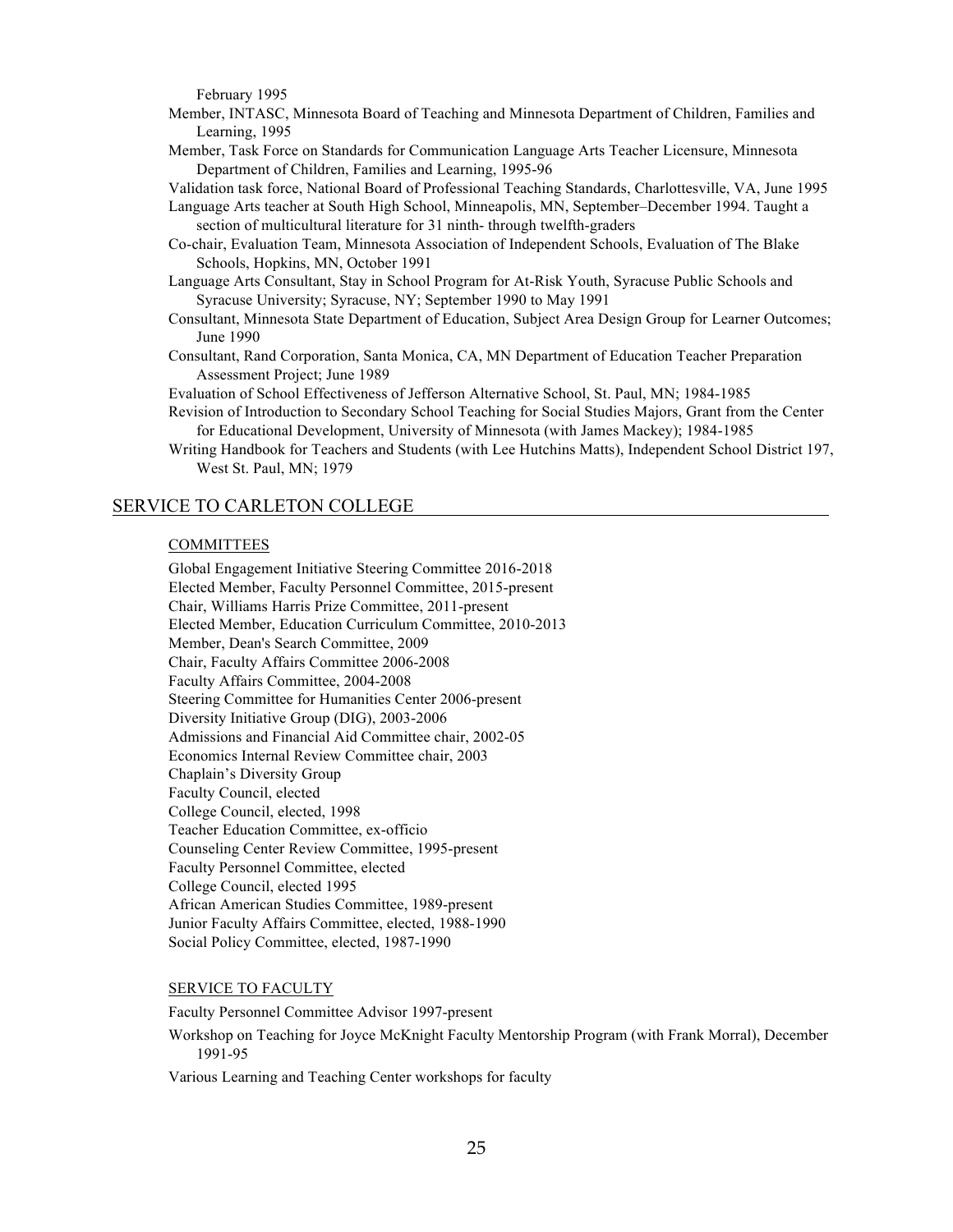#### SERVICE TO STUDENTS (extra-departmental)

Posse2 Mentor: 2002-2006

Advised students' senior comprehensive exercises in English, American Studies, Geology, special majors Mellon Advisor: 1997-98, Catron Booker

Ford-Mellon Faculty Advisor: 1991-92, Aminah Ricks; 1990, Julia Baker; 1990, PaDer Yang; 1990, 1989, Lance McCready

Richter Fellowship Advisor: 1990, Julie Alonzo

# OTHER

Carleton College History Department review Chair, Review of Education Department, Dennison University, 2008 Alumni talk in San Francisco, CA, 2002 Learning and Teaching Center, Faculty Forum speaker, 2000 Learning and Teaching Center panelist, 1997, 1998, 1999, 2000 Address to parents, Parent Week 1996. Alumni Annual Fund Visits to Connecticut, 1996, 1995 Carleton Now talks to alumni, 1995, 1994, 1993 Convocation address for New Student Week: on Richard Rodriguez's *Hunger of Memory*, October 1990

### PROFESSIONAL ORGANIZATIONS

#### OFFICES HELD

National Council of Teachers of English

 Chair College Forum 2005-2006 Executive Committee, Conference on English Educators, National Council of Teacher of English, 1998-present Co-chair (with Andrea Fishman), Commission on Education's Committee on English and English Studies, 1995-present Member, Executive Committee, Commission on English Studies and English Education, 1998-

Member, Commission on English Studies and English Education, Co-chair with Andrea Fishman, 1995-

Member, Standing Committee on Research, elected, 1995 Member, Assembly on Research; Co-Chair with Michael Smith, 1995-96

Minnesota Council of Teachers of English Co-chair, English Education President, 1995-96 Vice-President, 1994-95 SLATE representative, 1990-94

Upper Midwest Critical Literacy Group, co-founder and steering committee member Literature Special Interest Group, Chair, American Educational Research Association, 1993

#### MEMBERSHIPS

American Education Research Association Assembly on Research of the National Council of Teachers of English Association for Supervision and Curriculum Development Minnesota Association of Colleges of Teacher Education Minnesota Council of Teachers of English National Conference on Research in Education (must be nominated and elected) National Council of Teachers of English National Reading Conference